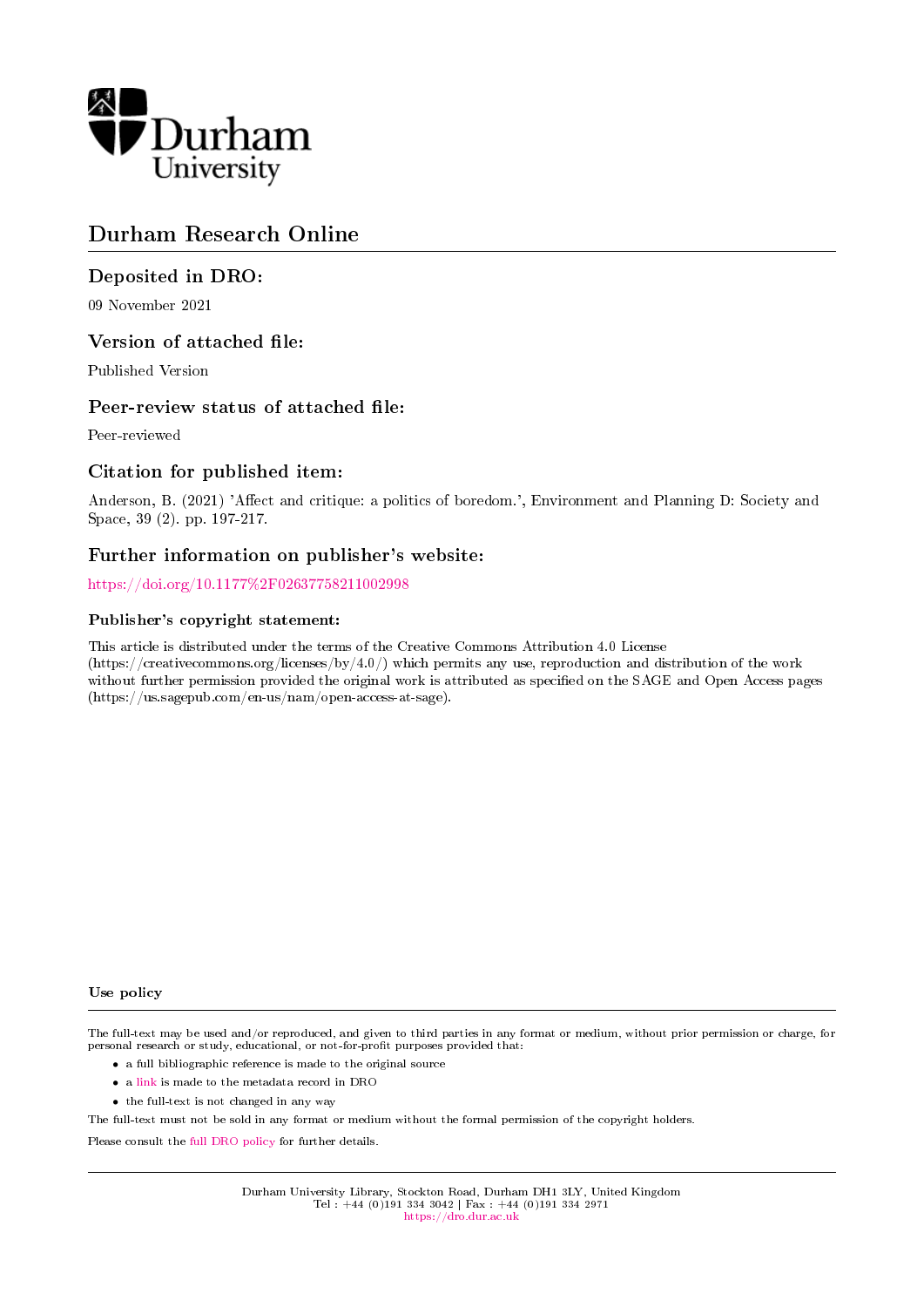# Affect and critique: A politics of boredom\*

EPD: Society and Space 2021, Vol. 39(2) 197–217  $\circled{c}$  The Author(s) 2021



[sagepub.com/journals-permissions](http://uk.sagepub.com/en-gb/journals-permissions) [DOI: 10.1177/02637758211002998](http://dx.doi.org/10.1177/02637758211002998) <journals.sagepub.com/home/epd>**SSAGE** 

Society and Space

## Ben Anderson

Durham University, UK

Abstract

What are the politics of boredom? And how should we relate to boredom? In this paper, I explore these questions through cases where the disaffection and restlessness of boredom have become a matter of concern in the UK and USA at the junctures between Fordism and neoliberalism, and amid today's resurgence of right-wing populism. I argue that what repeats across the critique of the 'ordinary ordinariness' of Fordism, the neoliberal counterrevolution and today's right-wing populism is a 'promise of intensity' – the promise that life will feel eventful and boredom will be absent. As I make this argument, I reflect on the role of critique in the context of the multiplication of modes of inquiry that has accompanied the interest in affect across the humanities and social sciences. Rejecting the dismissal of critique in some affectrelated work, I advocate for and exemplify a type of 'diagnostic critique' based on the practice of conjunctural analysis as pioneered by Stuart Hall and colleagues.

#### Keywords

Boredom, affect, critique, Fordism, neoliberalism, populism

'All objects are scenes with many entry points. We are always intuiting and inventing associations, thus changing their shapes'.

(Berlant, 2018: 116)

## Introduction

Boredom is strange, or perhaps our relations to it are. It is frequently invoked by states, the media, social movements and individuals as a cause for a heterogeneous list of actions coded as excessive and anti-social: 'offending behaviour' or 'deviant behaviour' (The Scottish

Corresponding author:

Ben Anderson, Department of Geography, Durham University, Durham, UK. Email: [ben.anderson@durham.ac.uk](mailto:ben.anderson@durham.ac.uk)

Essay

<sup>\*</sup>This essay stems from the Society and Space lecture given at the Royal Geographical Society-Institute of British Geographers annual meeting in London in September 2019.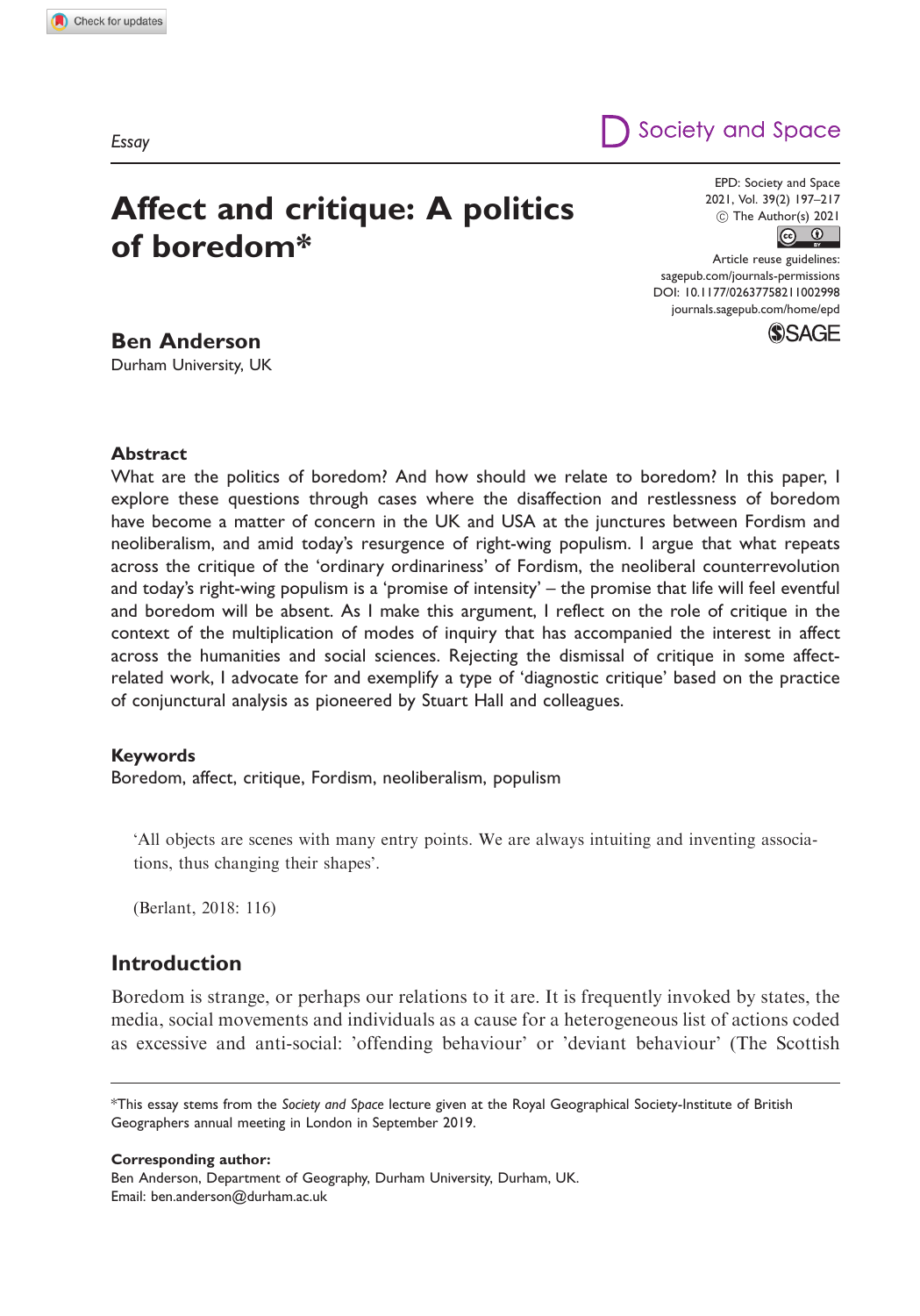Government, 2014), breaking lockdown regulations during COVID-19 (e.g. BBC News 28th April, Sky News 21st April), violence and self-harm in prisons (Independent Monitoring Board, 2018), worker suicide (Fair Labor Association, 2018<sup>1</sup>), world revolution (Katsiaficas, 1987), indifference to the atrocity of Grenfell Tower (Younge, 2019) and much more. Yet, at the same time, boredom is regularly dismissed as trivial, naturalised as a common and inevitable dimension of being human and rarely subject to the public concern and action that surrounds other affects. Indeed, the stasis and stall of boredom appears to lack the intensity, the obvious harm and damage, of other affects that are now central to critiques of neoliberal life in the wake of the 2008 financial crisis. Compare with how stress and burnout, for example, have become public matters of concern in the midst of critiques of the frenzies of neoliberal life (Chabot, 2019). Or think about how various public moods are invoked as causes of Brexit, the election of Donald J Trump and other contemporary events and political changes in the midst of a 'crisis' of neoliberalism: racialised resentment, a feeling of being left behind, online outrage, anger at elites and so on. Boredom does not seem to quite fit with these strong stories about the role of heightened passions in a turbulent present. However, if we slow down and pay attention, we find that claims about boredom as collective condition or bored subjects surface in the background to many recent attempts to diagnose the affective character of the present: cycles of online outrage interrupt the almost but not quite boredom of the scroll; boredom settles in peripheral places supposedly left behind by a rapacious global capital; it exists as a felt consequence of austerity in places where youth services have contracted; it can be a symptom of burnout, etc.

Consequential and trivial, overshadowed by other affects and yet in the background, too absent and too present, boredom today is entangled in a set of contradictions. Contradictions which, although not the focus of this paper, we see at play in relation to COVID-19 as claims about boredom become a key way to narrate the collective affective experiences of the suspension and deferral of 'normality'. What might staying with boredom and the cluster of affects that gather around it teach us about what was missing in a contemporary condition which, pre-COVID-19, was more often narrated through stories of intensity and strong feeling? And how should we relate not only to boredom but also to the absences that boredom indicates in the context of the multiplication of modes of inquiry that have accompanied and animated affect-related work in the social sciences (e.g. forms of descriptive (e.g. Stewart, 2007) or speculative empiricism (e.g. Massumi, 2015))? My starting point for thinking about what might be lost when boredom is present and how we might relate to boredoms as they happen and become matters of concern is found in some reflections on children's boredom by the psychoanalyst Adam Phillips (1993). Echoing Tolstoy's formulation of boredom as 'desire for desires', Phillips describes boredom as a 'wish for a desire' (p. 71). His is an account of a particular form of boredom and its celebratory in tone, it isn't the boredom of oppression or subjugation so we have to be cautious, but he describes boredom in a way that has always resonated as it centres a particular kind of relation between the present and events: boredom is a 'state of suspended anticipation' (p. 71). What is missing when boredom is present is what he goes on to call the 'experience of anticipation' (p. 72), or what I would term the presence of a possible future event that may be felt through a range of anticipatory affects from dread to hope, from fear to excitement. Boredom settles when events are absent. But this emphasis on flatness, on the unequal distribution of eventfulness and possibility, only goes part of the way to understanding why boredom matters. We also have to consider what boredom does – what kind of relation boredom is and enacts. As time stills and space slows, boredom happens as a practice of detachment from an event, object, scene, landscape, person, ideology and so on. And it is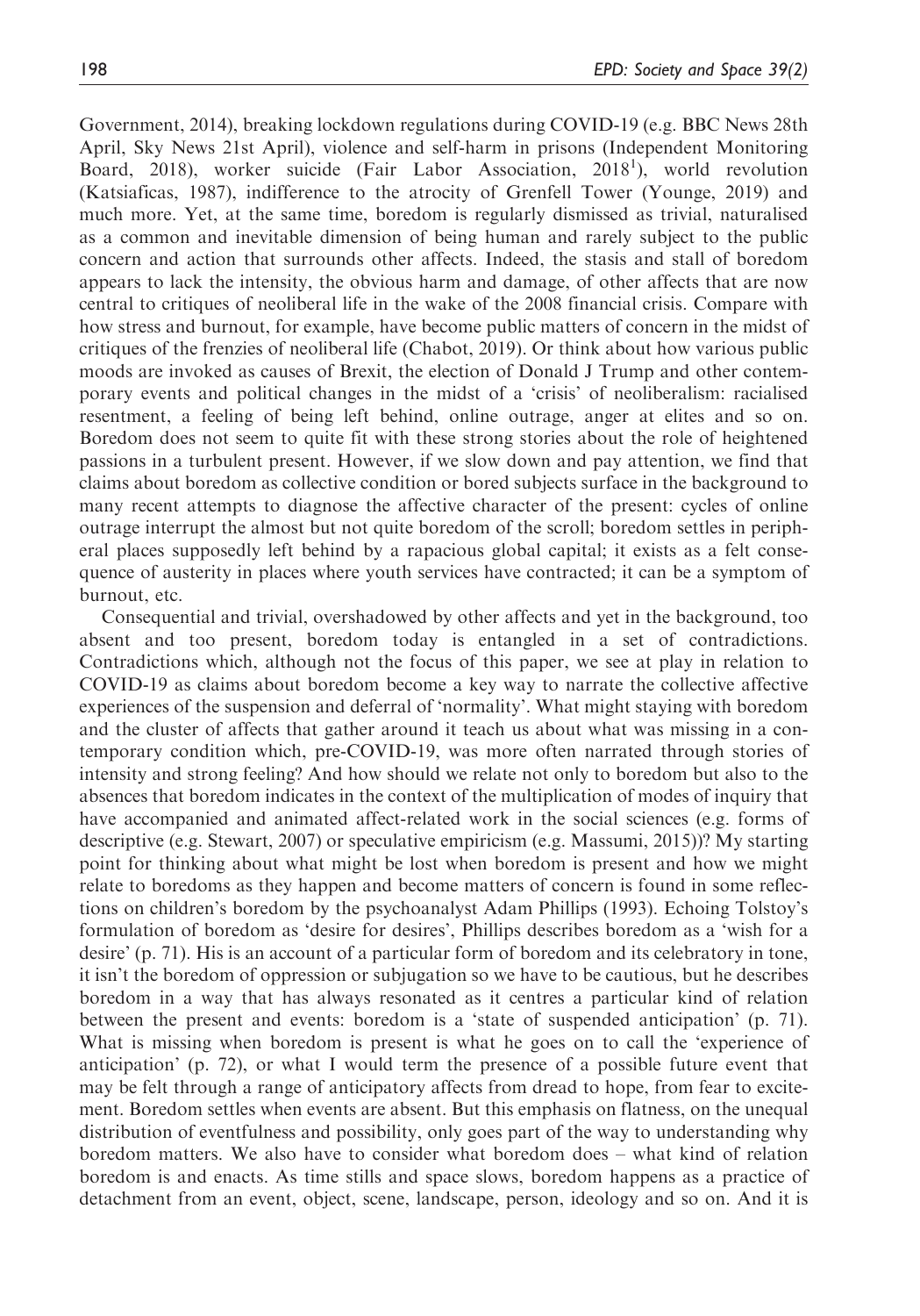the turning away which happens as boredom settles that has been at the heart of debates about the ethics of being bored (e.g. Raposa, 1999 on acedia). But it is also this turning away which has been central to the valorisation of a creative boredom that initiates new possibilities (e.g. Benjamin, 1999). Staying with boredom teaches us about how detachments happen, as well as how (un)eventfulness is distributed.

Boredom signals, then, that something has led to a suspension of anticipation and that some form of detachment and exit is happening. From this starting suggestion, one that hesitates before claiming that boredom is incapacity or opportunity, in this paper, I focus on occasions over the past 50 years in the UK and the USA in which boredom became a political concern at the junctures between Fordism and neoliberalism and neoliberalism and right-wing populism. The examples are from a wider project that attempts to ask what boredom is today as a way to understand the affective character of neoliberal lives. It starts from the presumption that there exist a plurality of boredoms which are differentially articulated with the apparatuses and practices through which neoliberalism is morphing in the wake of the 2008 financial crisis. In this paper, I speculate about the affective continuities and differences across different apparatuses and formations, arguing that what repeats across the critique of Fordism, the neoliberal counterrevolution from the late 1970s and contemporary right-wing populism after the 2008 financial crisis is a 'promise of intensity': the promise that life will feel eventful and boredom will be absent. As I make this argument, I offer one response to the question posed above of how we should relate to boredom, or indeed any other affect. Stepping outside of either a condemnatory or reparative relation with affective life, I exemplify a form of diagnostic critique orientated to conjunctures.

My argument unfolds over three sections. In the first  $-A$  *gainst Boredom*  $-1$  explore how the boredom of an exception – mid-century Fordism – was central to what Boltanski and Chiapelle (2005) call the artistic critique of capitalism. The following section – Diagnostic Critique and the 'affective present' – pauses and argues for a shift in the form of critique in work on affect – from a hermeneutics of suspicion to a practice of conjunctural analysis as pioneered by Stuart Hall and colleagues. The final section – Populist Boredoms – speculates that right-wing populism in the UK and USA involves a politics of boredom which repeats the promise of intensity which was central to the artistic critique of Fordism and thereafter the 'promissory legitimacy' (Beckert, 2020) of neoliberalism. In conclusion, I open up a wider project on the relations between boredom and contemporary conditions in the midst of transformations in neoliberalisms.

## Section 1: Against boredom

'We do not want to exchange a world in which the guarantee of no longer dying of hunger is exchanged for the risk of dying of boredom'.

(Situationalist Slogan cited in Katsiaficas (1987: 99))

In 1977, the British punk band The Clash released 'London's Burning'. The lyrics are incongruous, juxtaposing burning and boredom in an affective image of an emergency present overfull with deadening activities:

All across the town, all across the night

Everybody's driving with full headlights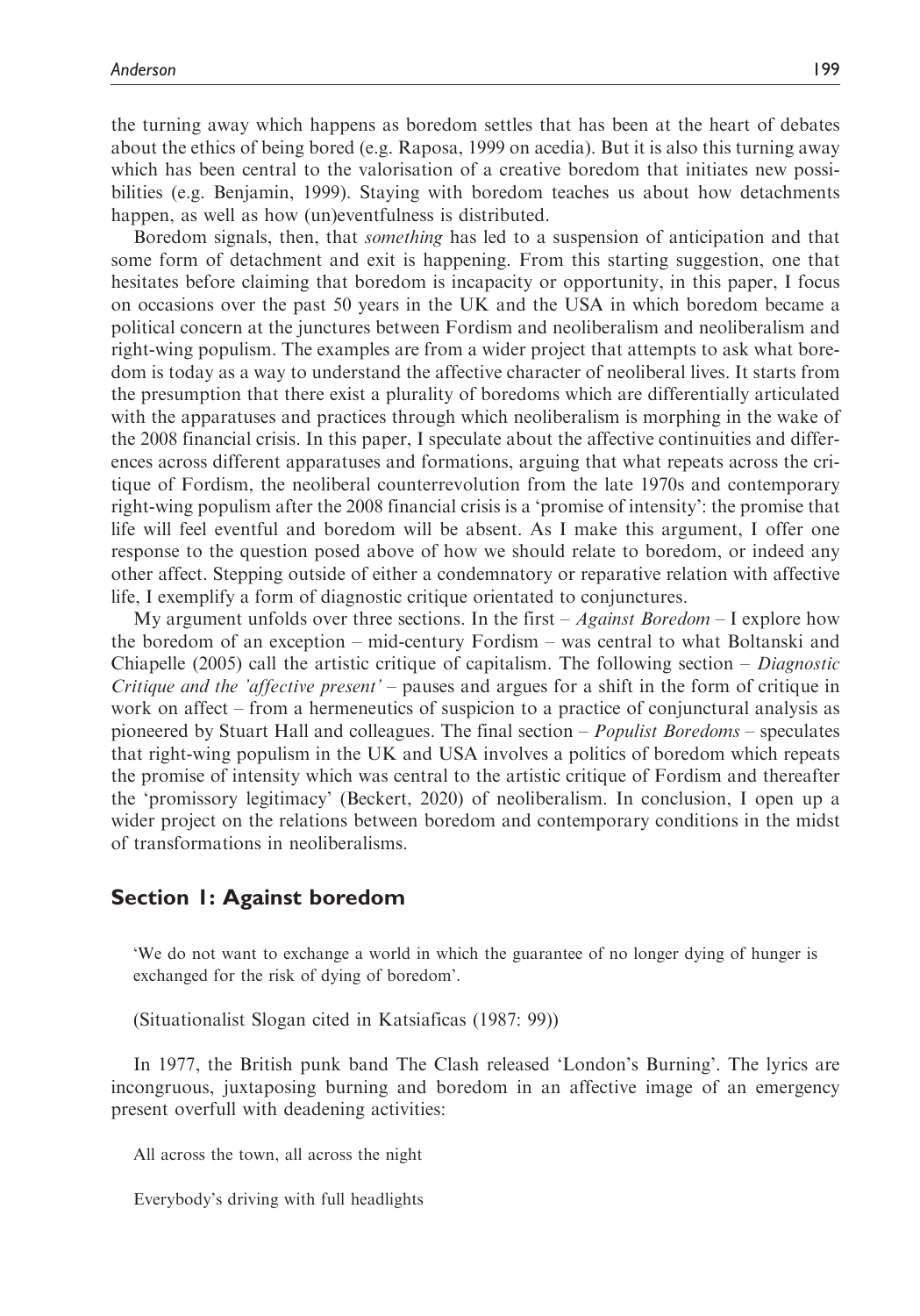Black or white, you turn it on, you face the new religion

Everybody's sitting 'round watching television

London's burning with boredom now

London's burning dial nine-nine-nine-nine-nine

London's burning with boredom now

London's burning dial nine-nine-nine-nine-nine

The juxtaposition of intensity and disaffection – here the violence of 'burning' with the flatness of 'sitting round watching television' – was central to the disruptive ethos, energy and style of UK punk culture (see Marcus, 1989). Boredom was regularly invoked in UK punk as part of a critique of the monotony and vapidity of Fordism and working-class life, or rather the empty time of a life divided into stable work and compensatory leisure at the cusp of the neoliberal counterrevolution. The Buzzcocks' 1976 song *Boredom* echoing the sense in *London's Burning* of a stalled, stuck, present. In the suspended time of boredom, in which disaffection dominates, the future is lost:

And now, I'm a-living in this a-movie

But it doesn't move me

I'm the man that's waiting for the phone to ring

Hear it ring-a-ring-a-ring-a-fucking-ding

You know me, I'm acting dumb, uh

You know the scene, very humdrum

Boredom, boredom

Boredom

You see, there's a-nothing that's a-behind me

I'm already a has-been, uh

Because my future ain't a-what it was

Well, I think I know the words that I mean

Only two destinations were available in stuck time – Boredom or Nowhere, as the now iconic art work designed by Jamie Reed for the Sex Pistols' *Pretty Vacant* bluntly stated. The shouted refrain of the feminist punk group The Slits' song 'A Boring Life' – 'how could anyone survive this boring life' – exemplifies what founding member Viv Albertine described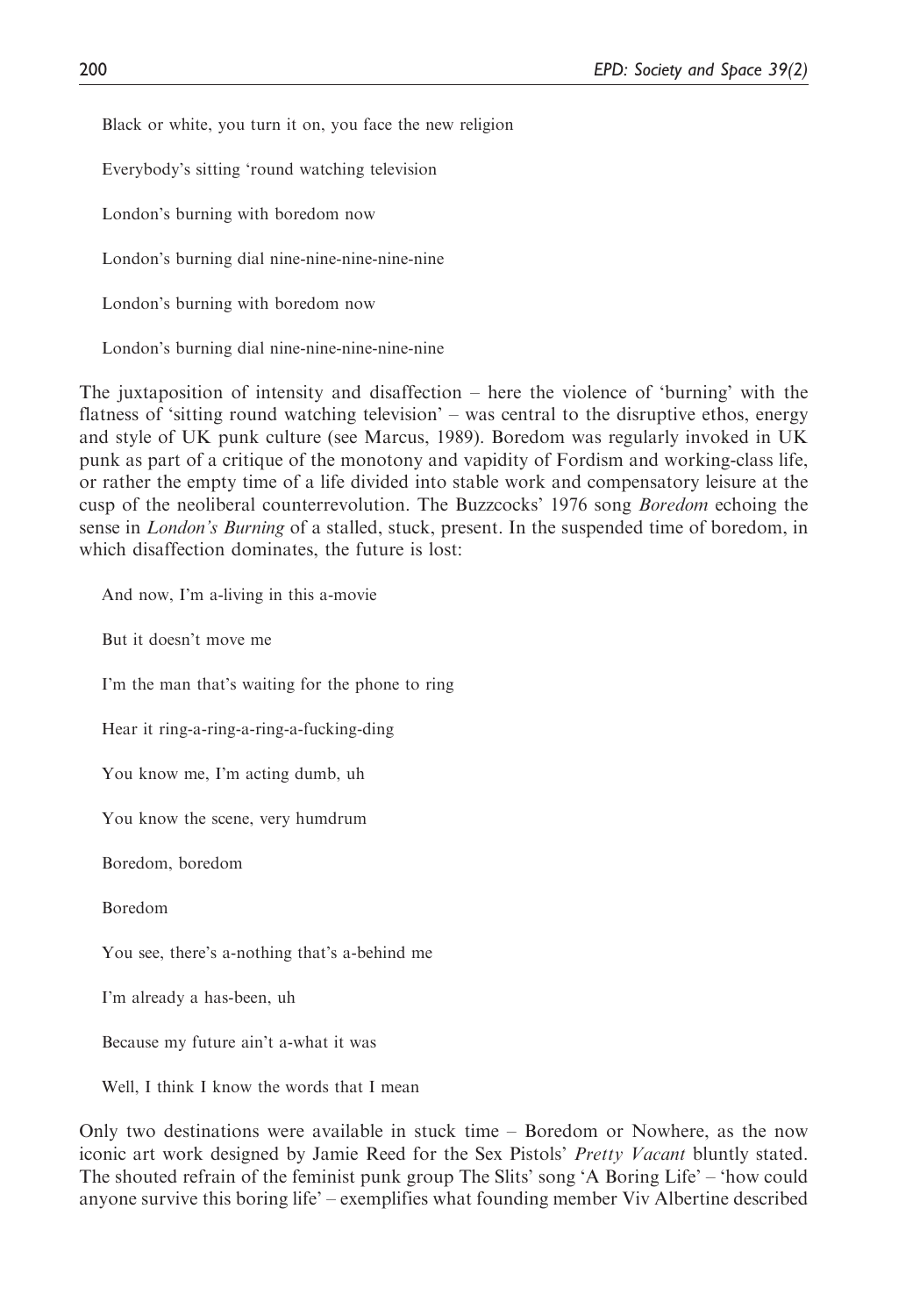in interview with Jon Savage as the 'terrible fear of boredom' or an 'absolute horror of it' which underpinned the energy of punk (Savage, 2010: 293).

Amid the roiling economic and political crises of mid-late 1970s Britain and changing expectations and aspirations as the Fordist settlement weakened, punk provided one answer to the question posed by Malcolm McLaren, before he became manager of the Sex Pistols, in a banner hung on stage for the New York Dolls' early 1970s shows: 'What are the politics of Boredom?' (Marcus, 1989: 49). The answer was a strong one, in many ways uncharacteristic of the flat, sometimes mocking, talk that occasionally makes the presence or absence of boredom into a matter of public concern. Boredom named a kind of 'living death' felt equally and tragically across work and leisure. The counter-cultural protest against boredom tied UK punk culture in particular to the events and slogans of the situationalists and their actions against boredom (Marcus, 1989). As Savage (1988: 52) puts it, writing about the Sex Pistols but with comments that extend to punk culture in general, '"Boredom" described the expansive, occluded, utopian politics that built up at the Sex Pistols core'. Punk became a 'theatrical expression of boredom's prison' (Savage, 1988: 55), albeit one which was articulated differently across USA and UK punk cultures given their emergence from different mid-1970s working-class and middle-class formations and periods of economic change (see Ambrosch (2015), for example, on the relation of the Ramones to the promise and actuality of suburbia in America).

Whilst specific connections can be traced between punk cultures and the situationalists and the event of 1968 (Marcus, 1989), the critique of boredom echoed a wider new left critique of a consumer culture organised around attachment to the promise of the new and leisure as a scene of compensation for work. For one particularly caustic example, consider Adorno's (1991) account of boredom in his 1977 essay on Free Time. Arguing against free time as an 'oasis of unmediated life', he ties boredom to a complex mixture of powerlessness and the 'defamation and atrophy of the imagination' (Adorno, 1991: 192). He emphasises the historicity and thus contingency of boredom:

Boredom is a function of life which is lived under the compulsion to work, and under the strict division of labour. It need not be so. Whenever behaviour in spare time is truly autonomous, determined by free people for themselves, boredom rarely figures; it need not figure in activities which cater merely for the desire for pleasure, any more than it does in those free time activities which are reasonable and meaningful in themselves...Boredom is the reflection of objective dullness.

(Adorno, 1991: 192)

As with the protest against boredom by the punks and situationalists, Adorno critiques boredom as a symptom of the division of labour under Fordism and, in particular, the compensatory role of leisure in the context of the compulsion to work. Preceding and in many ways anticipating more recent critiques of the foreclosure of alternatives and the loss of the capacity to imagine (e.g. Fisher, 2011), his declaration – 'It need not be so' (Adorno, 1991: 192) – expresses the same utopian desire that courses through the ethos of punk: that life can be lived without boredom (a protest against the boredom of the 'normal' that was also central to rock (Grossberg, 1992: 180)).

Punk is but one example of how boredom surfaced as a matter of concern in art, activism and politics from the early early/mid-1960s in Western Europe and North America. It can be understood as one expression of the 'revolution against boredom' which Katsiaficas (1987: 12) in his history of the new left argues was expressed in May–June 1968 in Paris and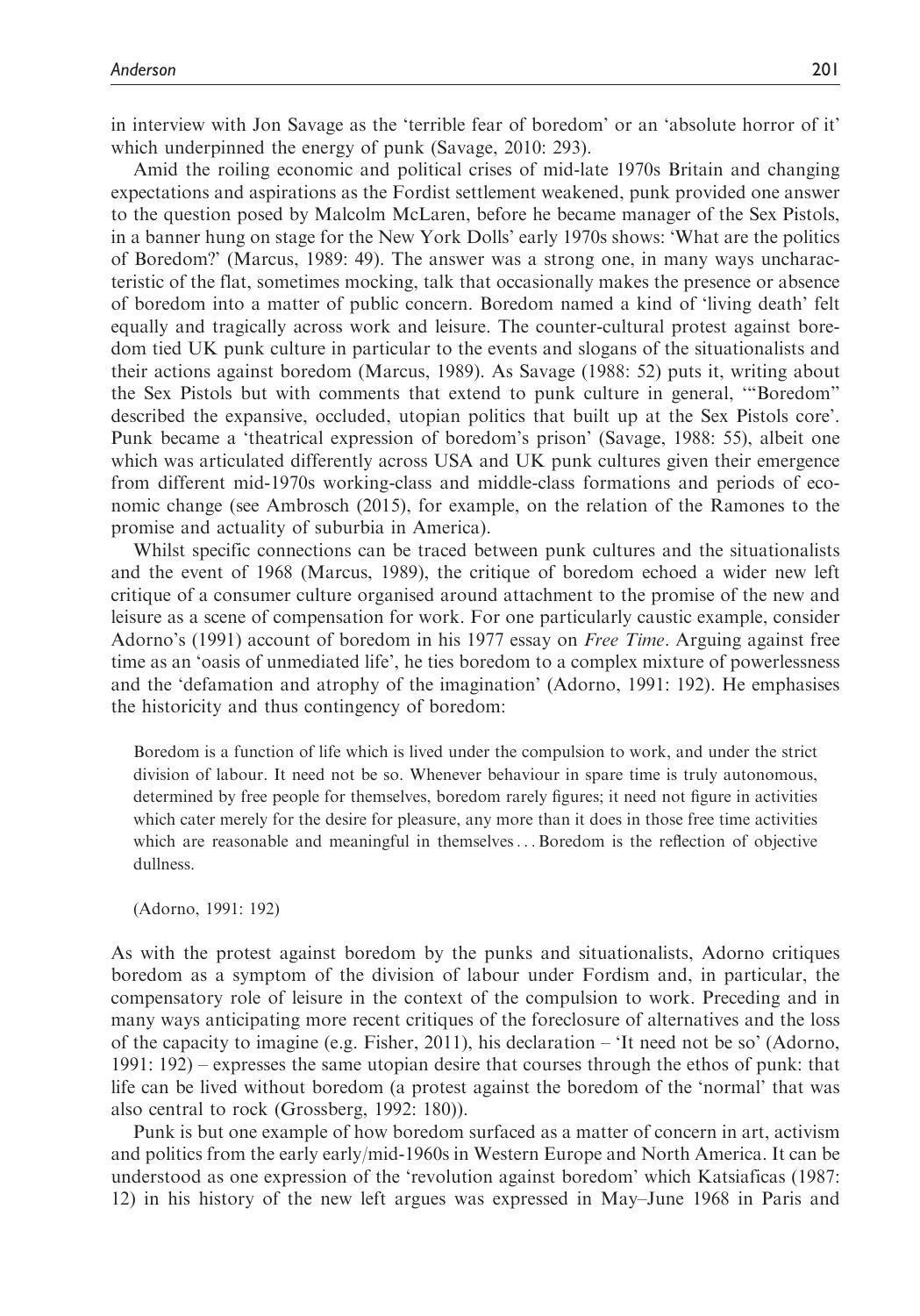reverberated globally. Beyond this event, boredom was named and protested as part of an emerging dissatisfaction with the Fordist settlement (and so coexisted with other affects of crisis, as named in phrases such as 'winter of discontent' and connected more to insecurity and turbulence<sup>2</sup>). For example, in the early 1970s, boredom amongst assembly line workers in the USA – the 'blue collar blues'<sup>3</sup> – was increasingly named as a problem for retention and productivity, in ways a little different from the threat of the idle or lazy worker (although the problem of boredom in relation to automation had been present since the inauguration of assembly line work, e.g. Robinson, 1923; Wyatt, 1929). Boredom was connected to absenteeism, risk of accidents, poor work, strikes and sabotage. Ways of measuring 'boredom proneness' emerged, as well as attempts to motivate, make work more fulfilling, increase compensations and so on (see Hill, 1975; The New York Times, 1972). If claims were made that workers no longer accepted the boredom of assembly line work as a trade-off for affluence (on which see Goldthorpe et al., 1968), critiques of boredom also related to the Fordist gendered division of labour. For example, boredom played a key role in second-wave feminism. As Betty Friedan (1963) named the 'problem that has no name', she offered a critique of the unequal gendered division of boredom and the subsumption of women to the family under Fordism. Various described as 'discontent' or 'dissatisfaction' (Friedan, 1963: 24, 25), symptoms of the 'strange newness' (p. 26) of the 'problem with no name' included a 'feeling of desperation' and a 'terrible tiredness' (p. 30) which may be 'due to boredom' (p. 31). Boredom was also central to moral panics in the 1970s around new figures and practices at the intersection of youth culture and consumer culture on the edge of society – the 'college dropout' who exits university through lack of interest (Bernstein, 1975) or the working-class 'juvenile delinquent' (Corrigan, 1979).

The vision is one of disaffected subjects detaching from work or leisure or family and desiring 'more' to life than mid-century Fordism can offer. This led to wider claims of the importance of boredom by cultural critics trying to understand a period of intense change. Writing in the mid-1970s, and with more than a hint of moral condemnation, Bernstein (1975: 518), for example, identifies a 'search for sensations of ever mounting intensity and impact' in as varied cultural phenomena as portrayals of sex and violence in cinema, use of colour in the visual arts, increased number of extra-marital affairs, rock music and the encounter group movement. What is specific about the critiques of life within Fordism is that they all centre the affective bargain of Fordism: economic security for a tolerated boredom. Beyond the punks, there is a whole artistic genre dedicated to dramatising and reworking this critique of monotony, especially focused on the intimacy between fantasy and disaffection in the new space-times of consumer culture, including the suburbs and malls. Think, for example, of how the architectures and atmospheres of post-war Fordist Britain are staged in the British artist Martin Parr's series 'Bored Postcards' – where the boredom of ordinary life is mocked and wondered at simultaneously.

However, these critiques of Fordist forms of living focused on the subjects who were in proximity to its cluster of promises and good life fantasies. They do not necessarily fit with differently positioned subjects and groups for whom the security of Fordism and affluence of post-war consumer culture remained an exception rather than norm (with the security of Fordism itself being an exception in capitalist history (Neilson and Rossiter, 2008)). Consider, for example, bell hooks' (1984) opening in *Feminist Theory From Margin* to Center where she particularises the bored leisured subject of 'the problem that has no name':

Friedan's famous phrase, 'the problem that has no name', often quoted to describe the condition of women in this society, actually referred to the plight of a select group of college-educated,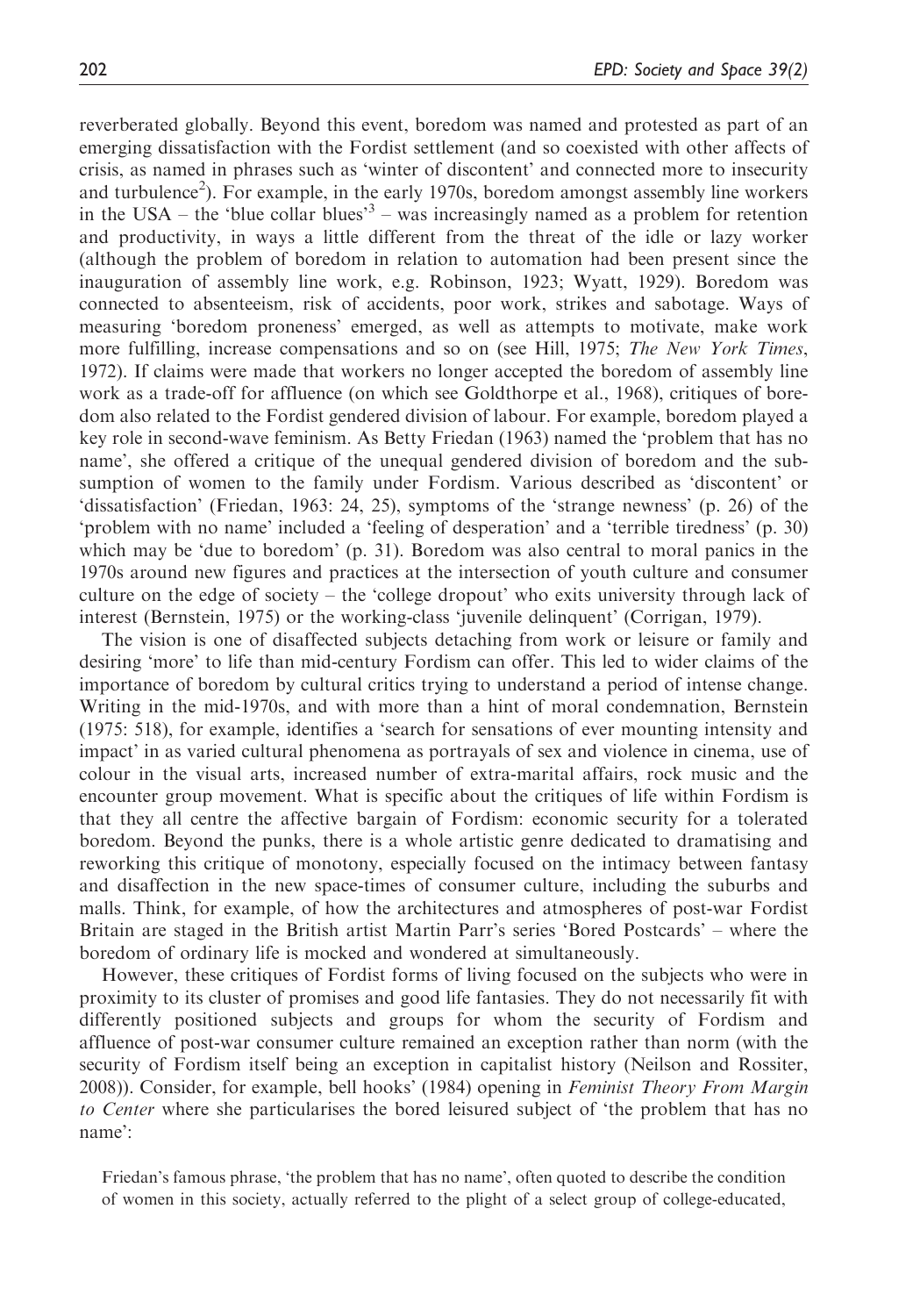middle- and upper-class, married white women—housewives bored with leisure, with the home, with children, with buying products, who wanted more out of life.

(hooks, 1984: 1)

By centring and universalising White middle- and upper-class women's almost existential boredom and their desire for 'more', hooks argued that Friedan ignored other women's pressing political concerns – issues of economic survival and racial discrimination, amongst others. hooks' critique reminds us that boredom at the ever-same and the desire for 'more' is the boredom of those at the 'centre' of a racialised formation of post-war capitalism (likewise see Majumdar (2013) on the colonial yearning for excitement and boredom as a symptom of colonial domination).

Particularising the bored subject that surfaced in critiques of Fordism opens up a project beyond the scope of this paper – understanding how forms of boredom within Fordism related to different lived experiences of economic and other (in)securities and changing patterns of expectation and aspiration. For now, we can say that what crosses between these different ways in which boredom became a concern and problem is the experience of empty, stuck, time. In different ways, boredom became a sign of the failure of Fordist work, leisure and their relation to enable activities to feel meaningful and authentic and purposeful. Critique is focused on the repetitive time and experience of work/leisure but also, perhaps more interestingly, on boredom as symptom of an emerging crisis in the 'promissory legitimacy' (Beckert, 2020) of Fordism organised around the family wage and compensatory leisure. Even if they shared little else, punks in the UK, American factory workers and White middle- and upper-class housewives in the USA perhaps shared a desire for 'more'. Where the 'more' was differently articulated, in relation to 'careers' for Friedan's women for example, but reflected a desire for the present to somehow feel more intense. Long before Berlant's (2011) identification of how conventional good life fantasies sustain and harm as people stay in proximity to them even as they fray and become unattainable, the claim that life was boring morphed into a critique of the fantasies and promises that accompanied Fordism. Instead of the 'crisis ordinariness' (Berlant, 2011) of the post-Fordist present, what was critiqued was 'ordinary ordinariness': repetitive, inert, empty time where nothing new happened.

## Section 2: Diagnostic critique and the 'affective present'

Did this form of Fordist boredom – the boredom of those who remained in proximity to its fantasies – become residual in the midst of the expansion and intensification of neoliberalising apparatuses from the early 1980s organised around the promise of participation in the market? The 'promissory legitimacy' (Beckert, 2020) of neoliberalism was in part founded on incorporating the critique of how Fordism felt and offering an alternative experience of enlivening risk and positive uncertainty (as well as the persistent articulation of neoliberal policies and programmes with Fordist good life fantasies, most prominently nation or family or security (see Hall (1988) on these articulations)). What participation in the market promised was a form of 'good life' based on autonomy, individuality and choice (Boltanski and Chiapello, 2005) in which the boredom of 'ordinary ordinariness' would be transcended. Summarising a range of work, we could say that what we can call the 'promise of intensity' – that life would feel eventful and boredom would be absent – was assembled in two principle ways. First, the anti-state mood, the 'state-phobia' that coexists in neoliberalism with the strategic use of the state to create markets (Foucault, 2008), was refracted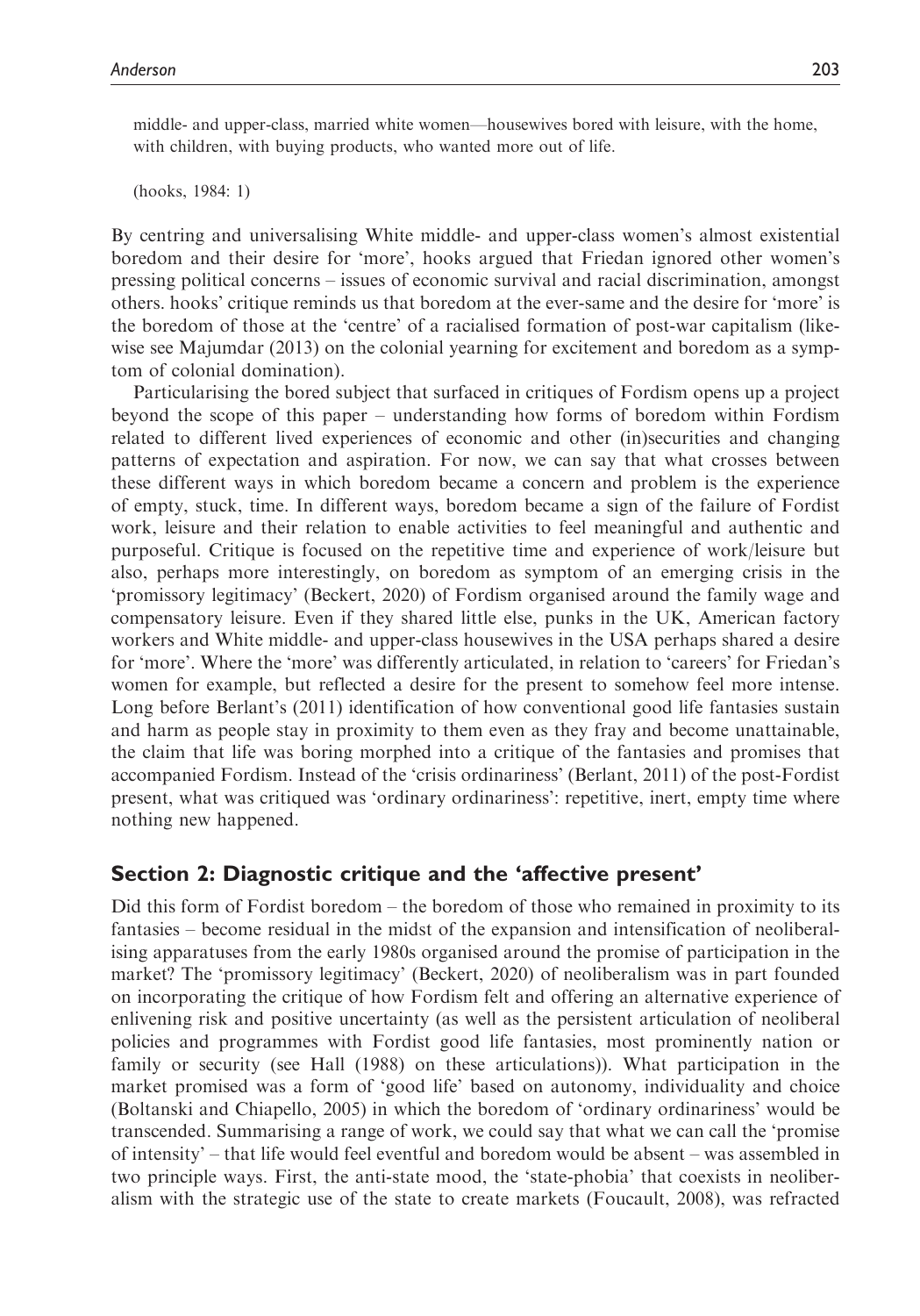through a popular critique of the social democratic 'Big State' as bureaucratic and paternal ('red tape'), as that which bores as it stifles and stills life (itself repeating the longstanding critique of the 'predictability' of 'impersonal' modern bureaucracy (Weber, 2015 cited in Holm, 2020), as well as resonating with popular representations in the West of the boringness of life in Eastern Europe). Alongside the negative affects which were attached to the 'Big State', secondly, changing modes of subjectification centred the enlivening experiences which followed from risk and orientations to an open future, as typically expressed in the heroic figure of the entrepreneur or the consumer as a figure of enjoyment. This shift included attempts to make all work into an occasion for self-fulfilment and enrichment, for example through the injection of creativity and flexibility into mundane tasks (Boltanski and Chiapello, 2005; Dardot and Laval, 2013). Put differently, we could say that neoliberalising apparatuses domesticated the critique of the boredom of Fordism, by promising release from disaffection and flatness through participation in the market.

So far I have offered a proposition: that boredom became a matter of concern in relation to Fordism and neoliberalising apparatuses reacted by offering a 'promise of intensity', whereby participation in the market became a means to self-realisation and fulfilment in which life would feel eventful and boredom would be absent. As with my observations on Fordism, this proposition opens up a wider project on the specific relations between boredoms and neoliberalising apparatuses, not least the forms of boredom that accompany the expansion of bureaucratic forms and practices (audits, etc.) that is the oft-noted effect of the extension of relations of competition in actually existing neoliberalisms (see Davis, 2020). Before developing this proposition by way of a discussion of boredom in the midst of today's 'crisis ordinariness' (Berlant, 2011), let's pause and reflect on what kind of thing boredom is in my account so far. My emphasis has been less on boredom as felt, and more on how boredom surfaced as a matter of concern, becoming a sign of dissatisfaction, and gathering a series of surprisingly strong affects around it as the Fordist settlement weakened. Whilst the exact critique is rarely articulated, across the punks, second-wave feminism and so on a claim was made that boredom is symptomatic of something lost in relation to unspecified virtues that go by names like dignity, spontaneity, fulfilment or freedom. Boredom was, to put it in Boltanski and Chiapello's (2005) terms, enrolled as part of the 'artistic' critique of Fordism from the 1960s: invoked as symptomatic of a crisis of not only meaning and purpose but also of intensity. In this critique of Fordism, we find an update of how boredom has long figured in criticisms of capitalist modernity more broadly – where the disaffection of boredom is part of a story of modern alienation and becomes a secondary effect of a series of now familiar, nameable, causes: rationalisation, secularisation, individualisation, etc. (see Goodstein, 2005).

Is this how we should relate to boredom – name and protest it as part of a critique of the affective degradations of contemporary capitalisms? Identify it as an ill and proclaim that life can be lived without boredom in a way that valorises fun, spontaneity, passion, intensity or some other virtue? Critique is only one mode of inquiry. There are others. What else might we notice if we learn to relate differently to boredom and the affects that gather around it? Across the social sciences and humanities, interdisciplinary work on affect has experimented with other modes whilst continuing to align with the political or ethical goals of critique. What is questioned is critique as sole, habitual and therefore default mode of inquiry, and how the hegemonic position of critique crowds out other ways of encountering worlds and achieving ethical and political ends. The concern with critique is twofold. First, work has argued that critique is tied to and reproduces a logic of modernity and Enlightenment thought, involving what Sedgwick (2013: 144) describes as a 'certain disarticulation, disavowal, and misrecognition of other ways of knowing'. Second, critique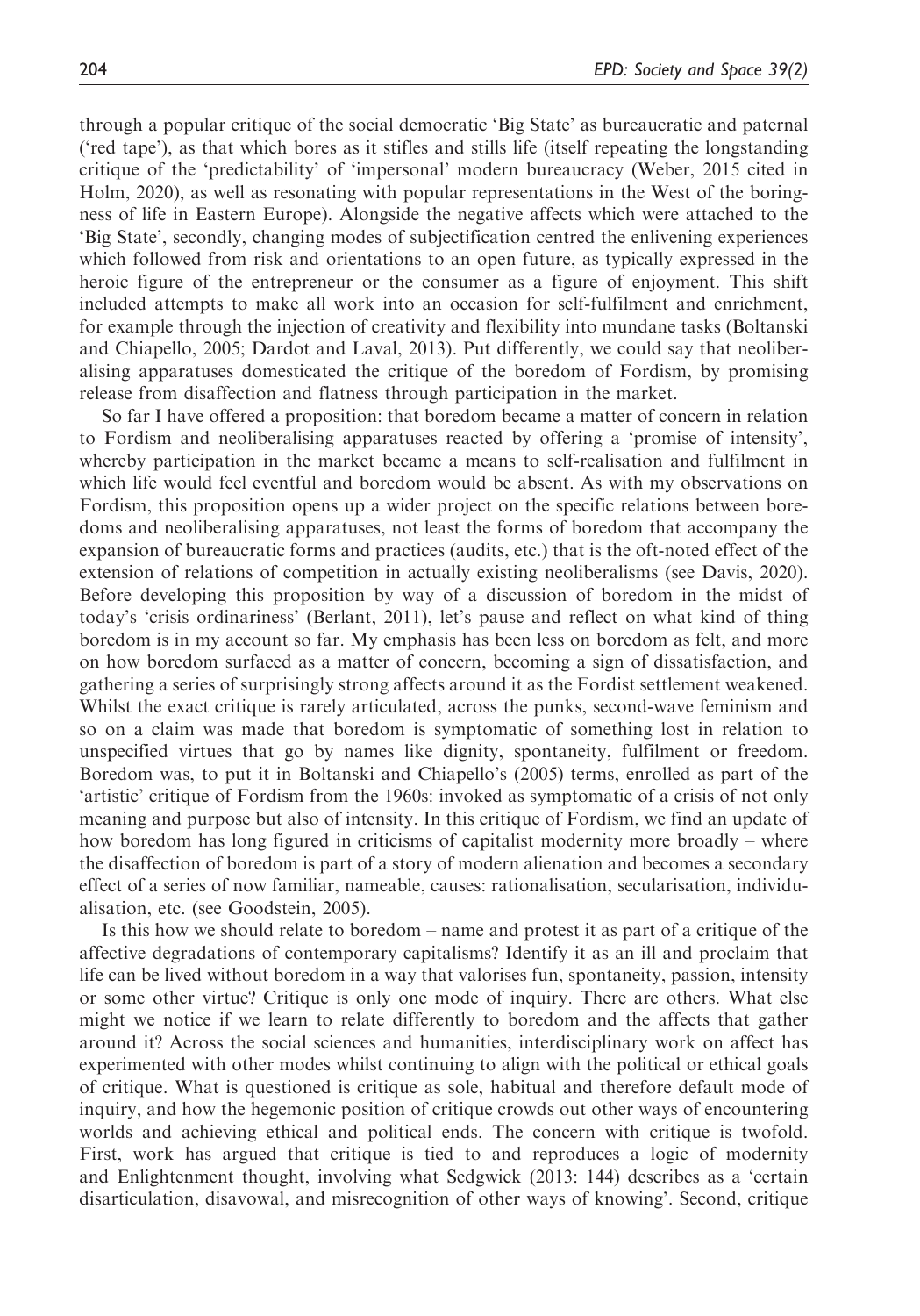encounters the world through a limited range of moods – principally suspicion (Felski, 2015) and paranoia (Sedgwick, 2013) – and modes of argumentation – primarily exposure (including demystification) and condemnation (or more loosely 'problematising' or 'questioning' in Foucaultian influenced critique). Whilst these moods and modes of argumentation and the reasons for caution about them differ, they reproduce a division between the shown and hidden – with the task of the critic being to reveal the hidden to a supposedly unknowing audience who will be moved by revelation.

For now, I have left what is meant by 'critique' vague. The aim of Sedgwick and Felski is to particularise the orientation, mood and mode of argument of critique, disturb the faith in the effectual force of exposure (and associated triumphalism) and to allow multiple modes of inquiry to proliferate and flourish. Their aim is not to end or escape critique, indeed perhaps such a move is impossible, but to unsettle its hegemonic status, and the presumption that being critical equates with being political or ethical. In response, one move might be to change the shape of the object – here boredom – by experimenting with speculative modes of inquiry orientated to potentiality and animated by a mood and disposition of hope. Where hope serves as a way of orientating to the not-yet: futures and therefore also pasts which might be different from the here and now (or, as Back (2021: 18) wonderfully puts it 'glimmers of worldly hope'). Instead of a symptom, boredom might be related to as a herald: the inarticulate expression of a desire for more to life. We would encounter boredom for its potentiality, for its restlessness, for how it moves subjects into new relations and attachments. We would suspend judgement and follow what opens up in the wake of the detachment that is boredom, staying close to and valorising escape attempts, from daydreaming to world historical revolutions. Boredom would become another seemingly negative affect which is valued and becomes otherwise through inquiry (e.g. Probyn (2005) on shame or Cvetkovich (2012) on depression) (a reversal of the typical critical move of demystification in relation to positively coded affects, e.g. Ahmed (2010) on happiness or Pedwell (2014) on empathy).

Whilst useful as a reminder that our modes of inquiry assemble our objects, we should be cautious. There is nothing distinctive about a reparative orientation or hopeful mood as ways of encountering boredom. In the context of versions of the artistic critique of existence in relation to capitalist modernity, potential has long been found in certain kinds of (normally gendered) boredom. There are many examples. For both Benjamin (1999) and Kracauer (1995 [1924]), for example, certain kinds of gendered boredom are treated as a form of waiting which functions as a portal to something different by interrupting captivation by the ever-same in the guise of the new. Kracauer (1995 [1924]: 334) writes of boredom as 'the only proper occupation' and how, with patience, by staying with one's boredom one 'experiences a kind of bliss that is almost unearthly'. Likewise, Benjamin (1999: D2a, 1) valorises boredom as 'the warm grey fabric lined on the inside with the most lustrous and colourful of silks'. The American post-war avant-garde, to give another example, experimented with deliberately producing boredom – through an 'aesthetic of indifference' (Roth's (1998 [1977]) or 'aesthetic of the indecidable' (Katz (1998)) that performed silence and repetition – in complex relation to the illusory plenitude of mass consumer culture and the violent atmosphere of 1950s cold war.

We reach an impasse. How to encounter boredom in a manner which does not reproduce the polarisation in how boredom, as per other affects, has been figured as either symptom or herald in reflections on discontent? My starting point is to suspend an affirmative disposition and return to the discussion of critique. I left what is meant by 'critique' vague above. Implicitly, critique is treated as a reading practice – a hermeneutics of suspicion based on a distinction between the hidden and shown whose effect is demystification. In making this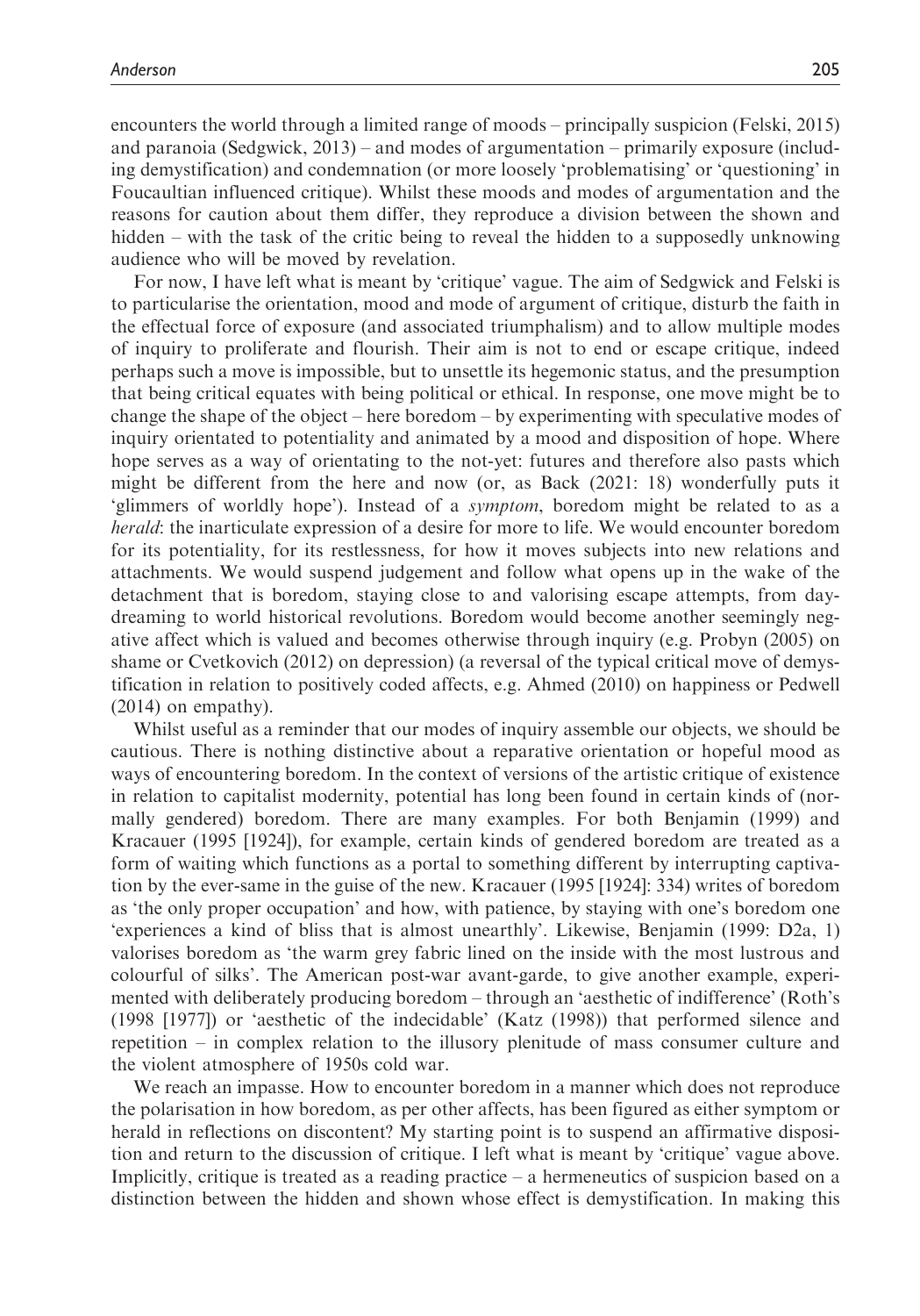equation, the discussion risks missing a slightly different tradition of 'diagnostic critique'. Sharing an emphasis on denaturalisation, diagnostic critique departs from critiqueas-hermeneutics of suspicion by (a) orientating to how the geo-historically specific present feels and (b) describing and assessing the different forces which gather and are assembled to constitute that present. Two examples illustrate this mode of inquiry. Both are concerned with the USA and the sustaining and harmful role of the promise of progress in crisis times and in the midst of racialised and other injustices. Moving between USA aesthetics, everyday life and politics in a crisis of neoliberalism, Berlant's (2011) account of 'cruel optimism' tracks the 'historical sensorium' which has emerged 'since the fantasmatic part of the optimism about structural transformation realized less and less traction in the world' (p. 3). As optimistic objects/scenarios which held space for the good life dissolve, optimism becomes 'cruel', in the sense of 'when something you desire is actually an obstacle to your flourishing' (p. 1). Berlant's account of the dissolution and loss of fantasies can be read alongside Winters' (2016) engagement with the persistent belief that America follows a trajectory of racial progress. Winters argues that the fantasy and promise of racial progress coexists with and is undercut by a Black cultural, political and intellectual tradition in which hope is 'drapped in black' – articulated with loss, tragedy and melancholy. As well as identifying the presence of this form of hope in American life, he also advocates for it as a way of avoiding silencing the history of racial violence or avoiding dissonant memories or attachments. By supplementing Berlant on the coexistence of different kinds of optimism by showing the fraught relation Black lives have to one fantasy that structures American exceptionalism, Winters demonstrates the work 'post-racial' forms of optimism continue to do in foreclosing the capacity to face racial violence.

Juxtaposing Berlant and Winters' accounts of the structuring role of optimism in postwar American life allows us to distinguish diagnostic critique from other modes of inquiry orientated towards affective life: it discloses the composition of the always multiple 'affective present' (Berlant, 2011), the boundaries of which are never given, but subject to revision as people adjust to events, as lives are restructured, and as different forces become palpable. A little different to affect-related work that stays with bodies coming together in the unruliness of encounters or scenes, diagnostic critique aims to disclose how the affective character of presents are (de/re)composed through multiple forces working at different levels of abstraction. One 'affective present' might be the mid-1970s moment in the UK from which punk culture emerged, for example. In this orientation to the present as 'mediated affect' (Berlant, 2011: 4), diagnostic critique follows Williams' (1977) orientation to how the present is encountered affectively through registers of feeling, named deliberately and necessarily vaguely by him as 'characteristic elements of impulse, restraint, and tones' (p. 132). There are, though, different types of diagnostic critique (compare, for example, how Ahmed (2010) reads the politics of affect through figures and Berlant (2011) through scenes). Here, I advocate for one type that has received less attention in relation to recent work on affect – 'conjunctural analysis', as practiced by Hall et al. (2013 [1978]) in their analysis of mugging, and Hall (1988) in his analysis of Thatcherism. What conjunctural analysis offers is a practice which begins from a named affect/emotion and then moves between different levels of abstraction and across different phenomena to offer propositions about the character of the affective present. As an example, consider the analysis by Hall et al. (2013) of the wave of fear and anxiety, the 'moral panic', over the threat of mugging in late 1970s Britain. Starting from the fears and anxieties which were catalysed and intensified by the racialised event of mugging and amplified into a general sense of the presence and threat of disorder (1970s student protests, etc.), Hall et al. trace the emergent formation of a 'law and order' society in the midst of multiple, intersecting crises as the post-war corporatist settlement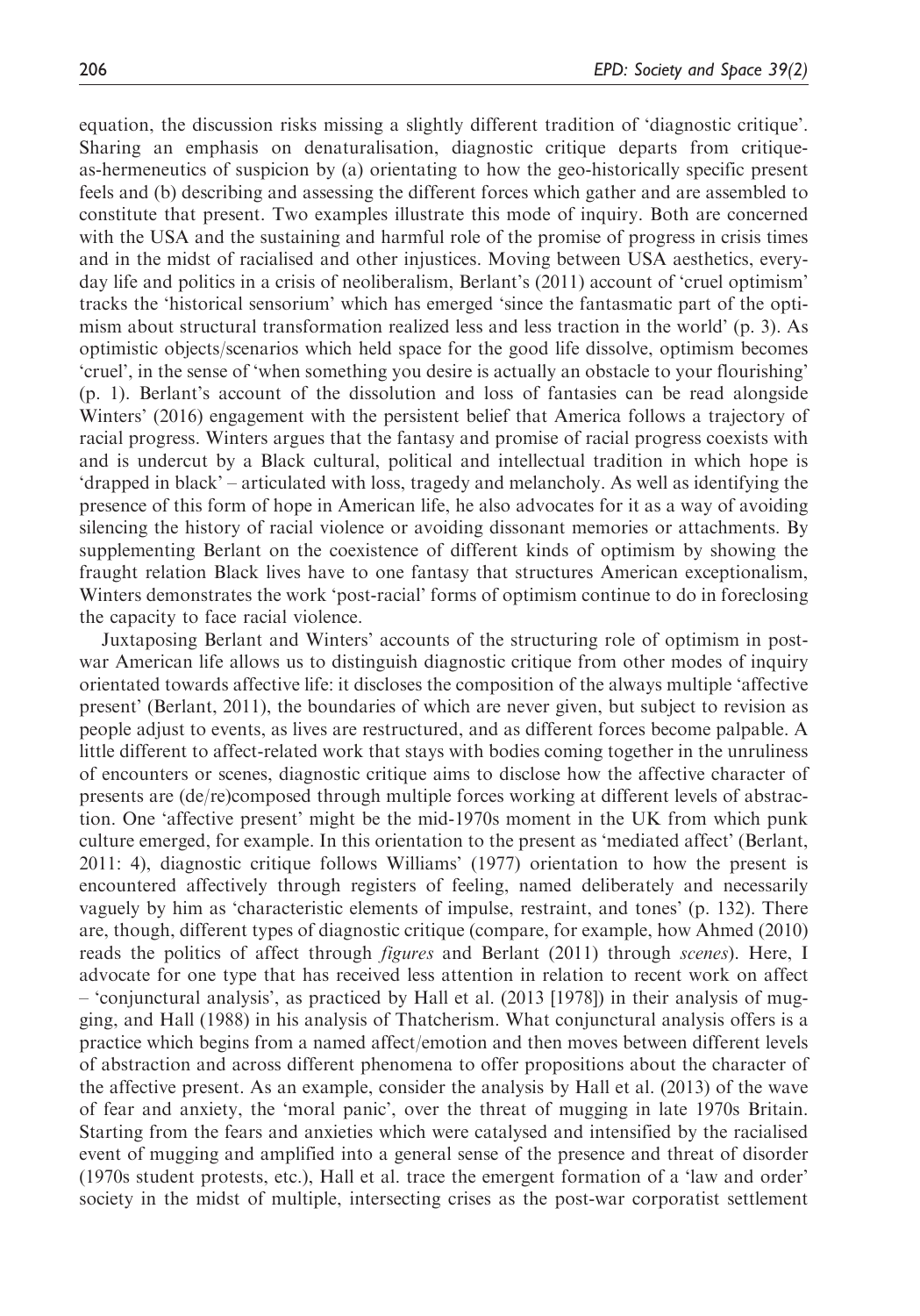began to collapse – high inflation, industrial unrest, the fallout from the end of empire. By working across these levels, *Policing the Crisis* details how an intensification of the repressive side of the state apparatus was conditioned between 1970 and 1974 by what was variously described by Hall et al. (2013) as a 'sharpening climate' (p. 269), an 'atmosphere ... of mounting, often carefully organised, public hysteria' (p. 270) and 'a 'scare' pre-election mood' (p. 272). Over the 1970s, the 'routinisation of control' and associated 'exceptional state' (p. 268) became normal as Britain 'edged, bit by bit, towards a law and order mood, now advancing, now retreating, moving into a crab-like way, sideways into Armageddon' (p. 272).

Policing the Crisis was prescient. It anticipated the project of 'authoritarian populism' which Hall (1988) went on to argue defined Thatcherism as neoliberal 'counterrevolution' which yoked security and family to the promise of the market. It serves an exemplar of the practice of 'conjunctural analysis' for how it began with an event (a robbery and injury in Birmingham) before spiralling out to diagnose the multiple forces that came together in a period of crisis. Beginning with this example, but drawing conjunctural analysis into relation with recent affect-related work, we can identify four features which make conjunctural analysis distinctive.

First, conjunctural analysis *offers propositions* by orientating to and articulating what is specific or particular to a present (with terms like 'situation', 'age', 'contemporary' used interchangeably). Those propositions are contestable – hypotheses about what might be happening in a situation of intensifying change and unrest (a 'conjuncture') that goes beyond the now standard deconstructionist or Foucaultian injunction to problematise a phenomenon to reveal its contingency. Propositions are based on a practice of attention to 'conjunctures' as occasions of limited but open-ended duration when antagonisms and contradictions 'fuse' to form a 'ruptural unity', lived in and through crisis before some kind of resolution. As such, Hall (1988), after Gramsci, describes conjunctures in terms of unitiesin-difference composed of 'related but distinct contradictions, moving according to very different tempos, whose condensation, in any particular historical moment, is what defines a conjuncture' (p. 173).

Second, conjunctural analysis is transversal in that description works between levels of abstraction and across different kinds of entities. In his analysis of Thatcherism, Hall (1988) emphasises the role of ideology to understand the remaking of common sense, in particular the new articulations between the 'free market' as a site of freedom and reworking of 'Englishness' that produces a form of 'regressive modernisation', but he develops these propositions by moving between different kinds of things. Take his list of the precipitating conditions for Thatcherism: the break with the post-war consensus, the recomposition and fragmentation of relations of representation between classes and parties, the emergence of new social movements, the end of empire, amongst many others (Hall, 1988: 2). Propositions are offered through a practice of description that expands and contracts as it focuses on the practices of 'articulation' which allow differences to temporarily 'merge'.

Third, and unlike certain forms of description associated with affect-related work (e.g. Stewart, 2007) conjunctural analysis is explanatory in the sense that it makes claims about causation. For example, in relation to 'authoritarian populism', the images and representations that compose a 'virulent, emergent, 'petty bourgeois' ideology' are described by Hall (1988: 41) as 'factors' which 'have effects on and for the social formation as a whole – including effects on the economic crisis itself and how it is likely to be politically resolved'. Rejecting an expressionist model of the relations between the economic and other spheres, Hall is at pains to stress, after Althusser, that conjunctures are always made through multiple determinations. This is not, though, the 'billiard ball' model of cause and effect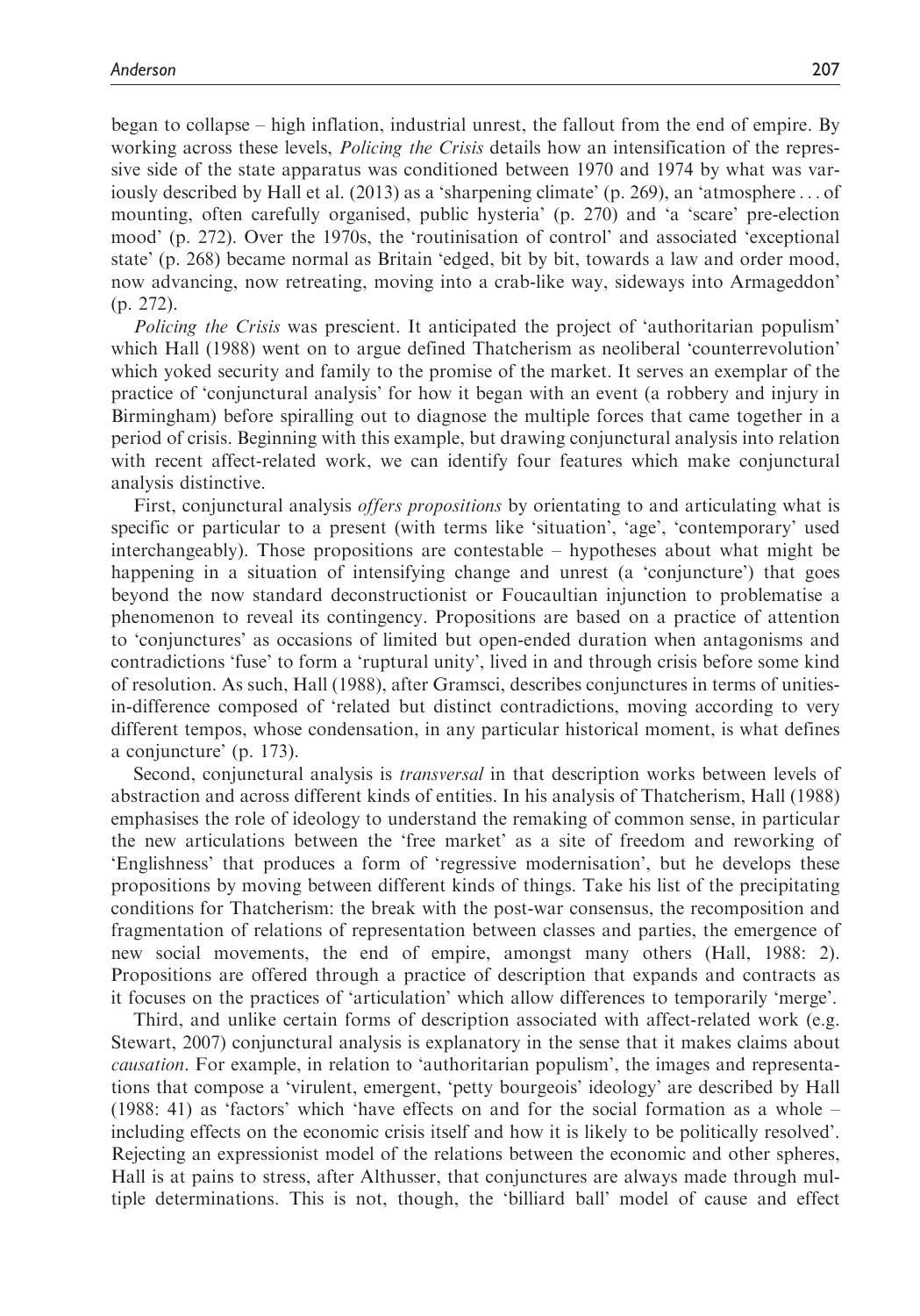('efficient causality') which underpins some explanatory modes of analysis. What the vocabulary of (over)determination offers is a multiplication of causality in ways that echoes recent discussions of causality (see, for example, Bennett (2011) on 'operators' or 'convertors'). So, a structure of feeling might shape, an event interrupt, an affect imbued ideology initiate, an atmosphere catalyse and so on.

Finally, conjunctural analysis is *speculative*. As provisional unities in motion, conjunctures are driven by residual, pre-emergent, emergent and dominant forces, apparatuses and events, to adapt Williams (1977) vocabulary of change. This means that the 'present' is never fully present; it is not a punctual, separate 'now'. It is full of tendencies and latencies; traces of past and present futures which exert some kind of presence as they are felt through hope and other anticipatory affects, emergent social formations which coexist with dominant formations, residual events that live on and return in other forms with different affects. By speculation, I mean a practice that *produces* (in the sense that description produces a 'thick description') possibilities and a different relation to those possibilities, i.e. a named possibility and a relation of interest, engagement, horror, excitement, etc. As such, speculation creates conditional claims – that this could have happened, or perhaps this might be happening.

Conjunctural analysis is, then, always specific and subject to revision – diagnosing the affective character of conjunctures which are and will become different. In its modes of relation and argumentation – *propositional, transversal, explanatory and speculative* – it differs from practices and forms of critique based primarily on a hermeneutics of suspicion and from affirmative or reparative modes of inquiry which disclose possibility. It offers for discussion and revision plausible, contestable propositions about the specificity of geo-historical *conjunctures.* What, then, are the politics of boredom in *this* conjuncture – in the midst of claims about the end of neoliberalism and the emergence of various populisms of the left and right – and how might they relate to the critique of the 'ordinary ordinariness' of Fordism?

## Section 3: Populist boredoms

### BORING!

During a debate between democratic presidential candidates, on the 26th June 2019, Donald Trump sent out a single word tweet – BORING! It was retweeted over 79,000 times and liked over 325,000 as of 7th August 2019. The tweet – and reactions to it and interactions with it – became another quasi- or pseudo-event in the discontinuous flow of other almost but not quite mediated events which make up digital worlds (on which see Kember and Zylinska, 2012). There was nothing unusual about the tweet. The judgement of politicians or parts of the state or media as boring is something Trump often does. On the 7th August 2019, for example, he tweeted:

Watching Sleepy Joe Biden making a speech. Sooo Boring! The LameStream Media will die in the ratings and clicks with this guy. It will be over for them, not to mention the fact that our Country will do poorly with him. It will be one big crash, but at least China will be happy!

On 15th March 2020:

I must say, that was a VERY boring debate. Biden lied when he said I want to cut Social Security and Medicare. That's what they ALL said 4 years ago, and nothing happened, in fact, I saved Social Security and Medicare. I will not be cutting, but they will. Be careful!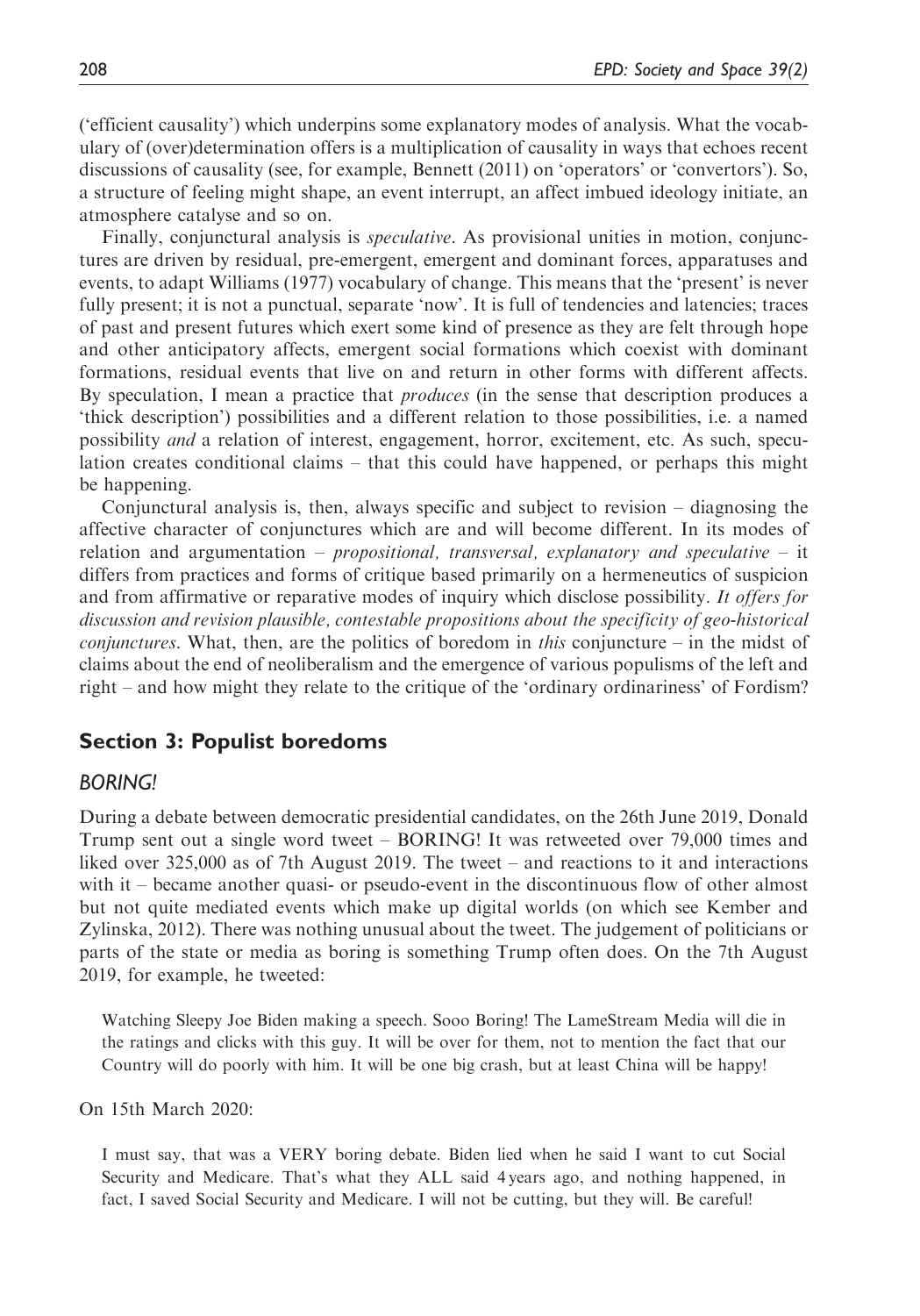Trump as a political-cultural figure and Trumpism as bellicose right-wing affective style will soon morph to live on as a more or less intense memory of a betrayed promise of future American 'greatness', or past warning of the intimacy between democracy and fascism, depending on political position. However, Trump is far from alone amongst populist politicians or supportive media in judging non-populist political forms and practices as boring. As with Trump's emphasis on the 'lamestream' media, institutions or processes that have been central to liberalism are frequently labelled as boring. In the UK, for example, 'Brexit boredom', a detachment from the event, was regularly claimed by right-wing commentators and conservative politicians in relation to processes of parliamentary scrutiny and disagreement in the impasse post the 2016 referendum and advocated as a reason for speeding up exiting the EU and enacting the 'will of the people'. Specific politicians are labelled as boring in comparison to populists. The current leader of the UK labour party, Keir Starmer, for example, has been repeatedly labelled as 'dull' and 'boring' by conservative commentators during his first 100 days in the role (The Spectator, 2020a; The Spectator, 2020b). The accusation that politicians, institutions or processes are boring is not new. As well as the boringness of the social democratic 'Big State' and competition stifling bureaucracy, as discussed above, judgements of boredom have been key to the atmospheres that envelope formal politics in the wake of neoliberalism. They resonate with forms of 'disaffected consent' (Gilbert, 2015) through which neoliberalising policies and programmes are often encountered with an uneasy mix of discontent and acquiescence, rather than enthusiastic endorsement. At the same time, judgements of boredom can fuse with anger and ressentiment. Reactivating the new right's backlash against 'political correctness' (see Ahmed, 2010), the charge that liberal or left politics bores and reduces or ends people's feeling of autonomy and agency is violently expressed in critiques of the 'woke' gendered and racialised figure who is too earnest.

How to understand this return of a critique of boredom in right-wing populism and its connection with the 'promise of intensity' which I argued was central to the critique of 'ordinary ordinariness' and the 1970s neoliberal counterrevolution? How, in short, to understand it conjuncturally? 'Boring' is a common aesthetic judgement. It implies that something – a scene, object, person – has not touched and moved the one uttering the judgement. As with all judgements of taste, the judgement performs connection and disconnection. It creates intimacy between those who share the judgement but who may otherwise have little in common other than their boredom on listening to 'Sleepy Joe', watching the 'lamestream media', or, in the UK, reading about Brexit. When issued as a judgement, boredom is always a matter of division – between that which bores and that which is interesting. In judging something or someone as boring, dismissing it or them and separating oneself, the speaker also proclaims a right to be affected, to be moved – often signalled by the terms 'interesting' or 'interested' (Ngai, 2005). For Trump and as we will see other populists, not being boring became another mark of distinction from a liberal elite whilst also introducing spontaneity and unpredictability into the digitally mediated present. With grim predictability, the BORING! statement generated circuits of self-reinforcing, amplifying, outrage mixed with mockery in the replies and retweets by opponents who remained affected by Trump.

Trump's creation of scenes of intensity fuelled by mediated quasi-events enacted and exemplified the complex affective politics of right-wing populism in North America and Western Europe where racialised resentments coexist with other collective affects, including charisma attached to the typically male figure of the authoritarian leader, and bellicose national optimism.<sup>4</sup> As I have argued elsewhere (Anderson, 2017), right-wing populism also regularly involves a kind of violent fun, linked to the promise of action without impediment or constraint. Whether it was excessive hand gestures as he mocked opponents, call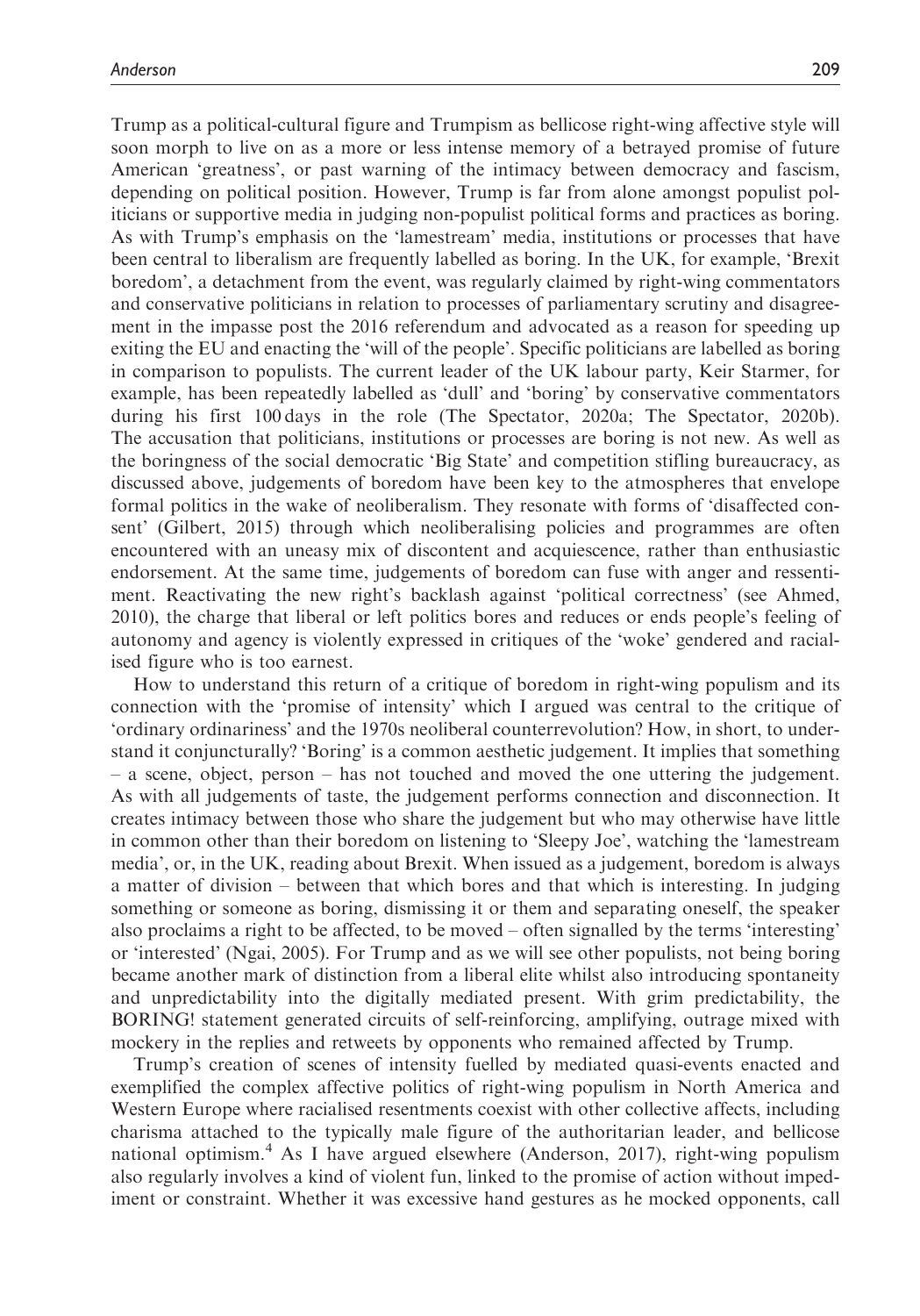and response chants at rallies where supporters laughed as they joined in, Trump embodied and offered his mostly White supporters an affective promise in the wake of neoliberalism – of a world in which action is no longer impeded by something external, and in which freedom is felt in and as intensity (his occasional performances of solemnity, whilst different in tone, shared this emphasis on intensity). We might note the resonances between the critique of the 'ordinary ordinariness' of Fordism and the creation of scenes of intensity that shock, enrage or entertain by populist leaders (and the links to trolling, sinister mockery, anti-PC sensibilities and other practices of the online far-right). In more or less violent ways, fun is a key register in which this sense of excess is expressed and returns us to the relation with the open future and the embracing of uncertainty that was central to the promissory legitimacy of neoliberalism. Tellingly, Trump's (1987) self-help book, The Art of the Deal, gives fun a pivotal role linking it to a heroic, masculine, entrepreneurial subject whose art is the 'deal'. He stresses the value of fun in ways that resonate with the punks: 'I try to learn from the past, but I plan for the future by focusing exclusively on the present. That's where the fun is. And if it can't be fun, what's the point?' (Trump, 1987: 2). One of his core pieces of advice to his readership of would be entrepreneurial subjects is: 'Have fun' (Trump, 1987: 63). 'Fun' is here elevated to status of the value of a life worth living. Just as Trump is not alone in issuing judgements of boredom, he is not an exception in invoking fun and re-enacting the neoliberal promise of intensity by routing it through a sense of what individual sovereignty should feel like. Other populists also create scenes of intensity, in part by mobilising cultivated disorder and practiced spontaneity. In the UK, for example, Boris Johnson's affective style also involves an image of action without restraint, a form of practical sovereignty or independence, and a sense of joy in living without embarrassment or shame (where fun is refracted through the aesthetics of the British upper classes (O'Toole, 2018)). One campaign event during the 2019 UK general election exemplifies this affective style. Johnson drove a Forklift truck through a polystyrene wall in an otherwise empty warehouse. On the front of the Forklift truck was the promise of resolution which served as the general election slogan of the conservative party: Get Brexit Done. As well as symbolising breaking an impasse, with the wall standing in for a blocked and stalled present, the scene was one of fun, the act being obviously outrageous and ridiculous. Johnson emerged smiling. The message being that it is the elite who are boring, who judge and in doing so take life too seriously and steal enjoyment.

The return of the promise of intensity in the form of populist events and slogans does not quite fit with the dominant claim about boredom today – where boredom is presumed to be absent as 'crisis ordinariness' (Berlant, 2011) is lived through burnout, stress, anxiety and other affects of frenzy (Chabot, 2019). Against the background of 'non-stop inertia' (Southwood, 2011), spreading and intensifying precarity, and fragmented and mobile attention engendered by digital worlds, a form of restorative boredom is advocated in an emerging self-help and management literature as one route to enhanced creativity (e.g. Time Out, 2019; Zomorodi, 2017). The fantasy and promise is not simply of empty time – time outside of the frenzy of life today – but an empty time that can be made productive (in ways that resonate with other practices of the present such as mindfulness and yoga, even if those practices should not be reduced to a neoliberal will to productivity (Coleman, 2020)). This repeats a longstanding counter discourse about boredom that valorises boredom for the freedom that detachment inaugurates, but articulates it with the demand that all of life should be made productive as lines between work and life blur in the emphasis on the constant acquisition and maintenance of human capital (Feher, 2009). The presumption being that unwanted, overwhelming, intensity has become a threat to constant 'productivity'. In other words, the neoliberal promise of intensity has been realised but rather than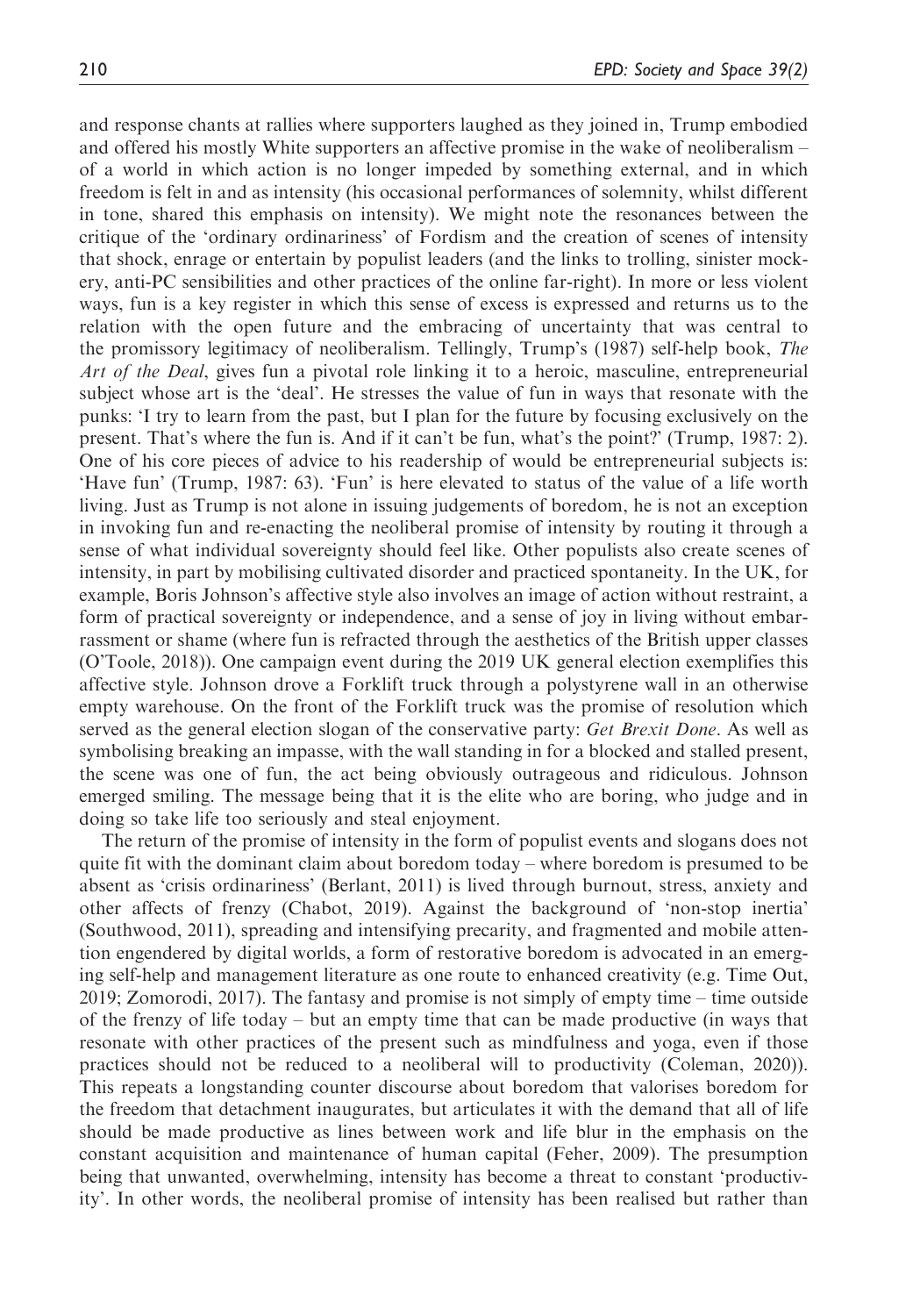positively coded as 'fun' as it is by Trump in The Art of the Deal it finds expression in harmful affects. Hence, why the activist and artistic collective Plan C (2014, np) argue that anxiety has replaced boredom as the dominant 'reactive affect' of contemporary capitalism. Offering a strong, hyperbolic claim they argue that in the midst of the extension of relations of competition that is neoliberalism, anxiety has spread to the 'whole social field. All forms of intensity, self-expression, emotional connection, immediacy and enjoyment are now laced with anxiety. It has become the lynchpin of subordination'.

In comparison to critiques of Fordism, the problem is that boredom is too absent and what is lost is an empty time that can be made productive (rather than empty time being a threat to productivity as in the figure of the bored assembly line worker). This diagnosis is absolutely critical for understanding the relations between affective life and neoliberalising practices and apparatuses and opens up research on the forms of boredom that follow the demand to make all of life productive and the blurring of lines between paid work and other aspects of life. Nevertheless, it is partial. The promise of intensity in right-wing populism conjures a very different sense of the present, where felt control is missing as action is impeded, and crisis is lived as the flatness of muted frustration and tedium and disaffection. On this point, there are connections back to the artistic critique of capitalism as enacted in relation to Fordism by the UK punks, as well as surprising resonances between left and right populisms, usually around images of deindustrialised urban landscapes full of empty factories, broken infrastructures and weary people. Perhaps it indicates that something of the character of the present has endured across Fordism and neoliberalism and that the promise of intensity remains to come for many in 'stalled' or 'stuck' time (Berlant, 2011)? As well as the continuation of forms of Fordist boredom in relation to factory work, perhaps these images of disaffection resonate with the new forms of boredom that accompany the intensification and extension of service and logistical work post the 2008 financial crisis. Unsurprisingly, then, it is not only right-wing populists who mobilise scenes of intensity. Politicians and activists on the left and centre are trying to reclaim intensity as a response to the crisis of liberalism. For example, the liberal democrats' slogan in the 2019 UK general election – Bollocks to Brexit – and associated visual imagery recalled the Sex Pistols. As with the Sex Pistols practice, but arguably with far less success, the statement attempted to shock the public out of their Brexit boredom, as well as establish an unambivalent position. Likewise, experiments with 'pleasure activism' (Brown, 2019) or 'acid communism/acid corbynism' (e.g. Fisher, 2018; Gilbert, 2017) on the left aim to loosen the hold of forms of 'left melancholia' and explore other, democratic and egalitarian sensibilities. Left-wing populist campaigns also try and create and circulate scenes of intensity. Central to the Labour 2019 UK general election campaign and Bernie Sanders' (2016–2019) campaign for democratic presidential nominee were scenes of collective enthusiasm in which people are depicted as affected by politics. Echoing Winters (2016) comment on post-racial optimisms, Sanders' 2016 campaign video 'America'<sup>5</sup> begins by depicting everyday scenes from multi-racial 'America'. People are presented as immersed, involved, in their ordinary actions, whether working on a laptop in a coffee shop or feeding animals on a farm, before the advertisement shifts to people becoming increasingly animated as part of a crowd waiting for and then cheering and clapping for Sanders. What is offered is a promise of a life of collective belonging without disaffection or division.

That right-wing populism promises intensity does not imply that every supporter of populist parties or politicians attaches intensely or without ambivalence. It might, however, cause us to wonder about why, how and for whom boredom remains a problem and, more precisely, whether the promise of a life lived intensely still resonates with people's ordinary life. However, a second public mood that surrounds boredom today suggests that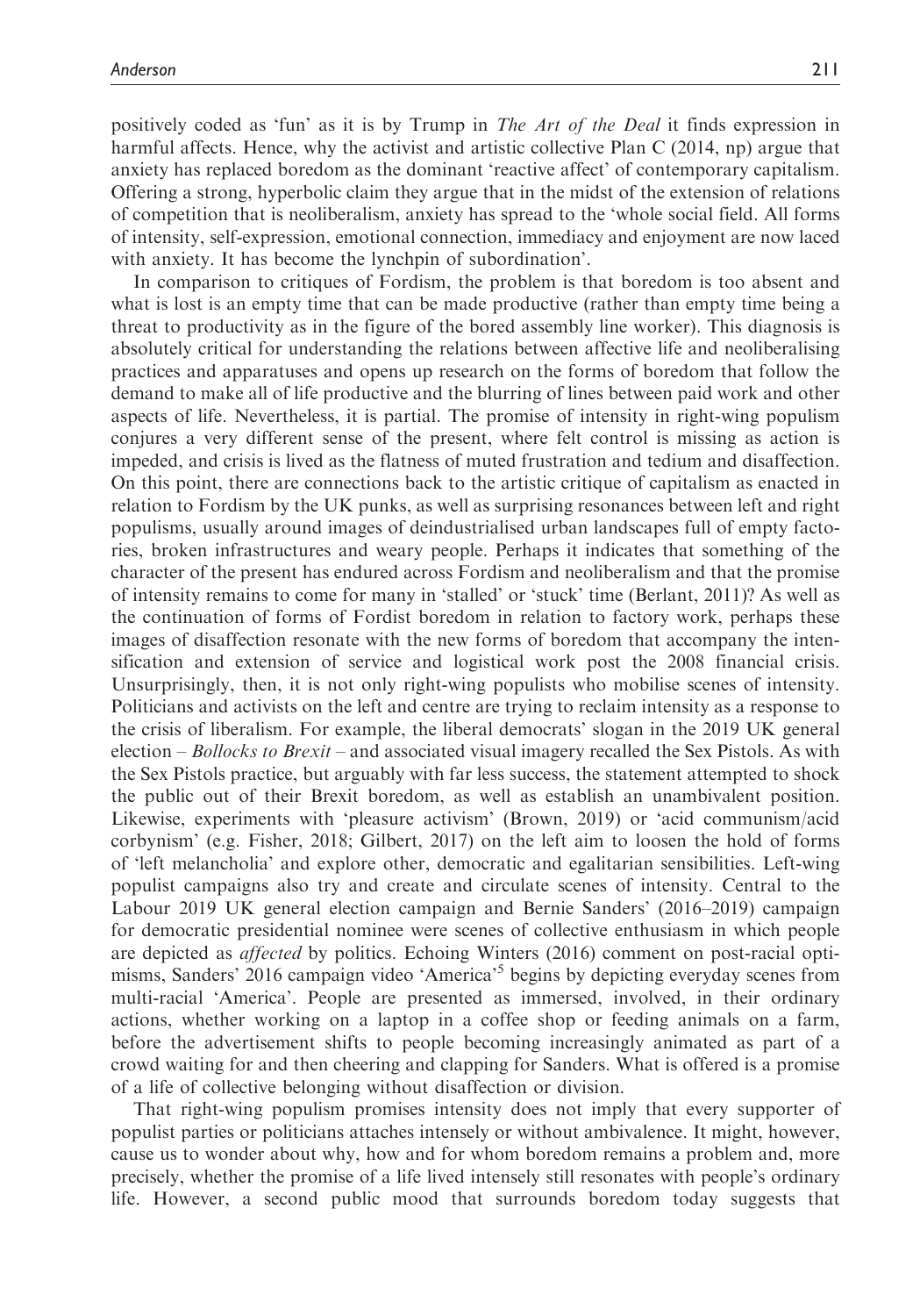disaffection does not endure as a problem in quite the same way that it did during Fordism. Rather than being too present as we saw in relation to Fordism or too absent in accounts of a precarious neoliberal present, another claim is that boredom is at once too absent *and* too present. Reprising fears of overstimulation and that have regularly played out throughout modernity, for example in relation to television and the classed figure of the 'couch potato' who 'channel hops', critics claim that digital capitalism is accompanied by a particular affective malaise characterised by perpetual, non-stop, restlessness and unease (e.g. Kingwell, 2019). Boredom is *simultaneously* too present as a necessary affective condition for an attention economy that requires attention to be mobile *and* absent – in the sense that what exists is an anticipation of boredom and various pre-emptive escape attempts to avoid boredom (e.g. 'the scroll'). The subject of digital capitalism is an *almost*-bored subject suspended between attention and inattention, attachment and detachment, captivation and escape, as they are perpetually connected to multiple informational and affective digital worlds. Maybe, as Fisher (2018) speculated, contemporary capitalism has extirpated boredom, replacing it with a mix of boredom and compulsion which we do not quite have a name for.

Perhaps today's right-wing populism requires this kind of 'pre-boredom' and subjects who regularly anticipate and pre-empt the possibility of boredom. The scenes of intensity associated with populism generate a sense of eventfulness. But they also promise strong, unambiguous, feeling as a counter to forms of experience mediated through the digital which increasingly make distinctions between flatness and intensity redundant. They also interrupt and provide an alternative to the sense of disaffection – the absence of affection – that Gilbert (2015) convincingly argues is a key affective correlate of neoliberalising apparatuses. In doing so, right-wing populism re-articulates through enmity orientated to racialised others, one of the promises of neoliberalism in the wake of the much heralded 'end' of neoliberalism. As I argued above, central to the 'promissory legitimacy' (Beckert, 2020) of neoliberalism in the context of the artistic critique of 'ordinary ordinariness' was the feeling of intensity as offered through the extension of relations of competition. This promise of the market as the means for a particular kind of experience coexisted and bolstered heteronormative 'good life' fantasies that had their origins in Fordism but were reactivated through neoliberalising apparatuses. These are now fraying (Berlant, 2011). By comparison, the promise of intensity has been reactivated. It persists, with the market remaining one route for its realisation. From the premium placed on 'liveness' in the entertainment industries pre COVID-19 and the emergence of influencing as a type of affective labour based on the lure of authenticity, through to the growth of an 'experience economy' (Pine and Gilmore, 1999) and the role of immersive entertainment technologies in the home, consumer culture continues to offer a life lived intensely in which people will be affected (see also 'user involvement/empowerment' in the delivery of state functions (Newman, 2020)). However, the centrality of intensity to populist styles suggests that the hope invested in the market is being supplemented by the promise that politics can also be a scene of intensity, in ways that break with conditions of disaffection and apathy. Perhaps, to go further, the promise that the present can feel different not only remains but intensifies after the end of the future, in that populism happens in an impasse characterised by a renewed orientation to the present after the double 'cancellation of the future' – where both the futures of the Fordist settlement (Berlant, 2011) and the futures of a 'viable' non-capitalist horizon are lost (Fisher, 2011). Discontent is channelled into a desire for the present to feel differently, as a response to the imaginative-affective foreclosure of 'coherent' alternatives (Fisher, 2011) and the fraying of belief in various heteronormative good life fantasies (Berlant, 2011). What right-wing populism offers, then, as well as a return in the future to a stolen or lost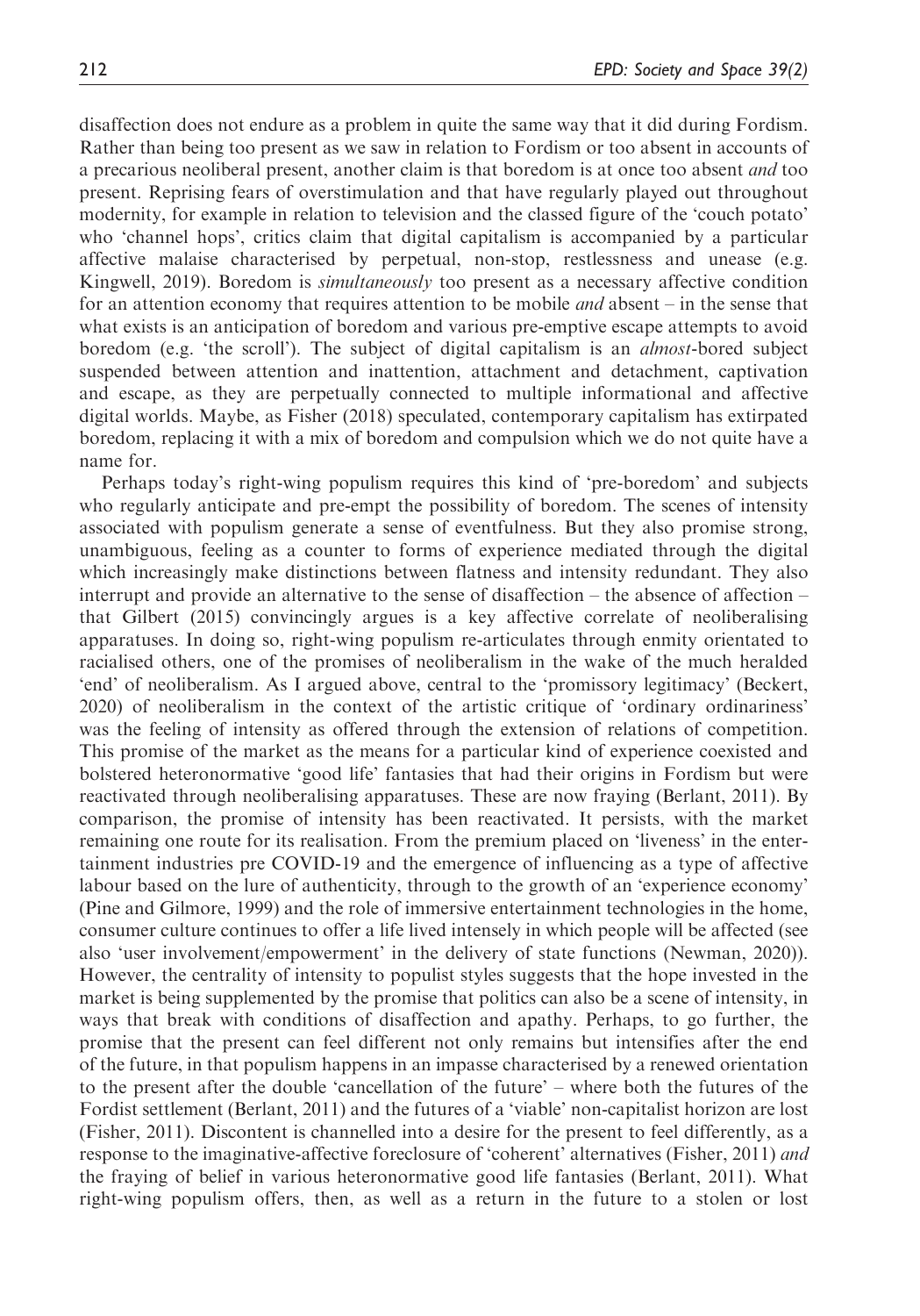heteronormative, White past ('Make America Great Again', 'Take Back Control'), is a way of reactivating and expanding neoliberalism's promise that life can be lived intensely. The always fragile conjoining of discontent and acquiescence is disrupted as fun mixes with the intensification of forms of anger and ressentiment. What mattered, then, in Trump's mockery of opponents as BORING! was as much the capitalisation and exclamation mark as his ordinary aesthetic judgement.

## Concluding Comments

What might staying with boredom allow us to notice about the affective presents which are entangled with Fordist and neoliberal apparatuses? In this paper, I've speculated in response to a question that inaugurates a wider project by staying with a fraction of the ways in which boredom shows up and experimenting with using it as a key diagnostic for an always multiple affective present. Whilst I have left it to the reader to make the connections, the strange relations to boredoms I have detailed here play out in relation to COVID-19, albeit in ways that are unclear, in part because they are still emergent as lines between emergency and normality blur. A matter of occasional public concern and yet secondary to other affects such as loneliness or anxiety in attempts to discern the feel of the pandemic and sometimes subject to jokey dismissal, boredom is at once affective correlate of a suspension of 'normality' and index of both sacrifice (what is lost is enlivening sociality) and privilege (that boredom is felt, rather than or mixed with anxiety about risk, fear of job losses, or grief at loss). Perhaps the promise of intensity plays out in presumptions about what normality should feel like and what is lost, and which experiences might return in a promised but deferred post-pandemic 'normality'. As with all affects, boredom in relation to COVID-19 and my account of Fordism and neoliberalism is already many different kinds of things in ways that complicate any simple story. As well as the experience of the suspension of anticipation and a relation of detachment, boredom is simultaneously: public problem, expression of a subject, genre of aesthetic judgement, cause, symptom, background that finds expression in something else, governance problem and herald. Any account of the present that starts from boredom, which wonders about the curious intimacy between absence of affection and the movement of detachment, must track the relations between different kinds of things boredom might be. How has the use of 'boring' as an ordinary aesthetic judgement changed? Who claims boredom as a cause of actions or makes it into a public problem? Whose boredom is governed and how and whose is forgotten? and so on.

In order to understand the specificity of affective presents, I've contributed to affectrelated work by advocating and exemplifying a mode of diagnostic critique based on a practice of conjunctural analysis. Taking inspiration from the political writings of Stuart Hall and colleagues, at the heart of this practice is an orientation to the diverse forces that compose a conjuncture, rather than the detail of encounters or scenes which characterise attempts to 'provoke attention to the forces that come into view' through evocative affect imbued description (Stewart, 2007: 1). To be clear, my aim is to supplement, rather than replace, these and other modes of inquiry. As a propositional, transversal, explanatory and anticipatory practice, conjunctural analysis steps outside of a relation of either condemnation or redemption with affective life (the critical or reparative moves). Instead, it understands how the present feels by staying with the question of (dis/re)articulation: how and with what consequences is boredom, if it is always many things, articulated with other forces?

Through this practice, I have offered a proposition: contemporary right-wing populism reactivates the promise of intensity at a time when the legitimacy of neoliberalism's other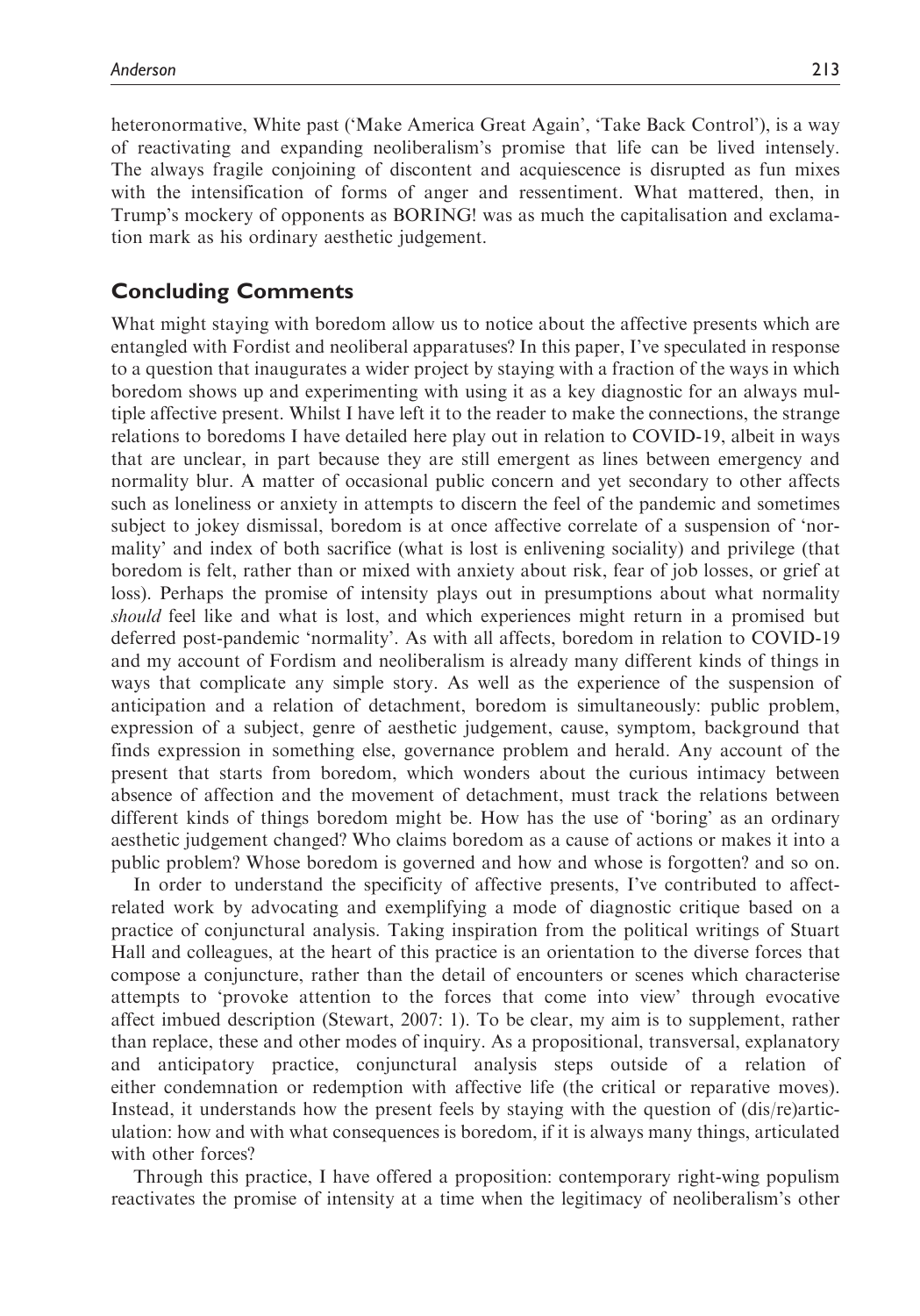promises are ending, fading, fraying and otherwise changing in a transitional present lived, felt and narrated in terms of crisis. The promise of intensity incorporated the artistic critique of 'ordinary ordinariness' which emerged from the 1960s and honed in on the impoverished life of Fordism. Promising autonomy and agency through the market, the fantasy is of a world of intensity without the absence of engagement and attachment, the flatness, which came to haunt Fordist work and leisure as patterns of expectation and aspiration changed. Although contradicted by actually existing neoliberalisms, the promise remains durable. It continues to be offered through consumer culture and in relation to work but is also reactivated in the content, tone and style of right-wing populism, as it is articulated with a renewal of violent heteronormative, White fantasies. As with the neoliberal counter revolution, the critique of boredom attaches to liberal politicians and forms and institutions. Not only corrupt, not only separated from the interests of the people, liberal politicians are presented as boring. They are responsible for the persistence of a flat world.

Propositions are offered to be disrupted. Conjunctural analysis is partial and contingent. Alongside my speculations about right-wing populism and boredom, I've offered the beginnings of other stories about boredom and the present, which gesture towards a wider research project. Alongside the return of the promise of intensity, for example, is a critique of the problem of intensity in crisis ordinariness, as articulated in concern about burnout, stress and anxiety. In response to the problem of too much intensity, of being overwhelmed, the empty time of boredom becomes a hoped for experience, once again valued both for its claimed links to productivity but also for its nostalgic connection to a simpler, easier life (a relation we again see playing out in relation to COVID-19 through calls to enjoy enforced boredom as respite from incessant demands and overwhelming busyness). The demand for intensity we see in populism coexists, then, with a demand for a kind of emptiness that promises to restore what is lost in a world without boredom. We see articulations of this kind of 'comforting boredom' recently in the realm of formal politics, where the boredom of liberalism becomes a virtue connected to the hope of a more habitable present. For example, it exists in the 'no drama' campaigns of liberal-centrist politicians such as Joe Biden or Keir Starmer and their promise to end the turbulence of contemporary formal politics and inaugurate a return to a pre-populist political normal of non-eventfulness (where intensity, such as it continues to exist, gets channelled into passionate calls for 'unity' and renewed liberal optimism). There are many other boredoms, entangled with the different forces re/unmaking this transitional moment of 'crisis ordinariness' and 'crisis crisis'. Listing them here is a way to acknowledge that multiplicity and the partiality of the proposition I've offered, as well as anticipate future research: lingering boredoms of the margins linked to un- or underemployment, tolerated boredoms of the optimistic attachment, frustrated boredoms of non-realised or deferred promises, carceral boredoms of confinement, boredom of wasted in-between time, the anticipation of the possibility of boredom, boredom with others and so on ...

#### Acknowledgements

A version of this paper was delivered as the *Environment and Planning D: Society and Space* Annual Lecture at the RGS-IBG, 2019. Thanks to the editors for the invitation, subsequent comments and patience as strikes and COVID-19 delayed me finishing this text. Versions were also presented as a public lecture at the 2019 Transmediale conference and as the 2019 Alexander von Humboldt Lecture, University Wageningen. My thanks to audiences for their interest, questions and discussions. Returning to boredom was sparked by conversations with Jen Bagelman, Noam Leshem and Helen Wilson. Huge thanks to them and other friends for comments on this paper or discussion of the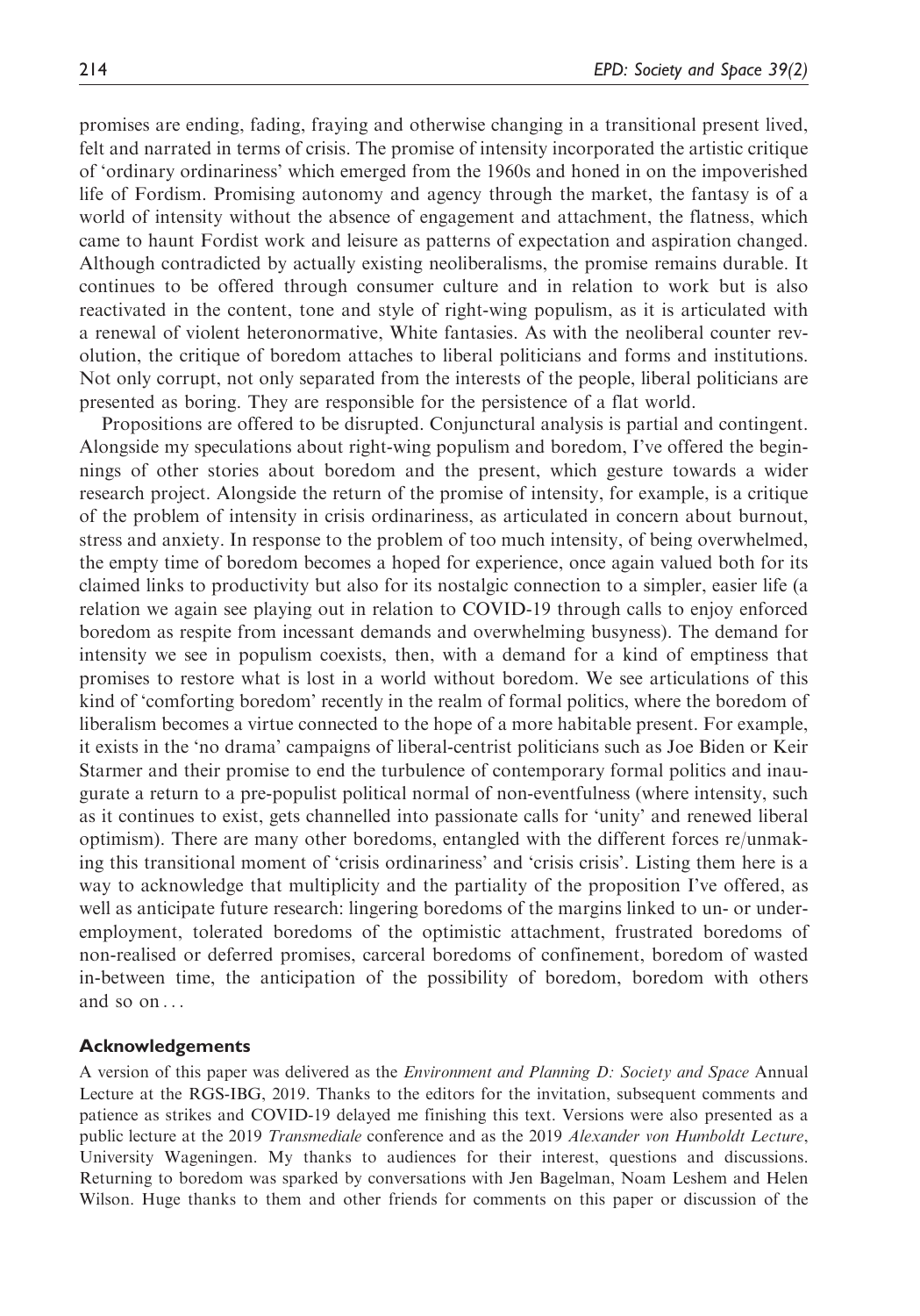themes: Peter Adey, Rebecca Coleman, Kevin Grove, Sarah Knuth, Colin McFarlane, Ruth Raynor, and Anna Secor.

#### Declaration of conflicting interests

The author(s) declared no potential conflicts of interest with respect to the research, authorship, and/ or publication of this article.

#### Funding

The author(s) received no financial support for the research, authorship, and/or publication of this article.

#### **Notes**

- 1.<https://www.ibtimes.com/fair-labor-association-boredom-caused-apple-factory-suicides-411850>
- 2. The phrase 'winter of discontent' is credited by being first used in an editorial by The Sun newspaper in 1979 and refers to a 1978–1979 period of intensified industrial action and disruption under the then Labour Callaghan government. An attempt to name the public mood and resonating with the anti-state and anti-trade union moods that are part of the affective structure of neoliberalism, it was recently invoked and reactivated by conservative politicians in relation to Jeremy Corbyn's leadership of the labour party.
- 3. As named in a speech by James Rosow, then assistant secretary for policy, evaluation and research at the US Department of Labor, on 29th October 1970 at the conference of the American Compensation Association.
- 4. There are important connections beyond the scope of this paper between the return of the contemporary promise of intensity and the role of the experience of felt intensity in 1920s proto-fascism and fascism (see, of many examples, Theweleit's (1987) powerful and essential analysis of how the German Freikorpsmen, emerging from the first world war, made war, made death, into a way of life, inseparable from a hatred and dread of women and the feelings of violence).
- 5. Available at:<https://www.youtube.com/watch?v=2nwRiuh1Cug>

### **References**

- Adorno T (1991) Free time. In: The Culture Industry: Selected Essays on Free Time. London: Routledge, pp.187–197.
- Ahmed S (2010) The Promise of Happiness. Durham and London: Duke University Press.
- Ambrosch G (2015) American punk: The relations between punk rock, hardcore, and American culture. American Studies 60(23): 215–233.
- Anderson B (2017) 'We will win again. We will win a lot'. The affective styles of Donald Trump. Available at: [https://www.societyandspace.org/articles/we-will-win-again-we-will-win-a-lot-the](https://www.societyandspace.org/articles/we-will-win-again-we-will-win-a-lot-the-affective-styles-of-donald-trump (accessed 5 March 2021))[affective-styles-of-donald-trump](https://www.societyandspace.org/articles/we-will-win-again-we-will-win-a-lot-the-affective-styles-of-donald-trump (accessed 5 March 2021)) (accessed 5 March 2021).

Back L (2021) Hope's work. Antipode 53(1): 3–20.

Beckert J (2020) The exhausted futures of neoliberalism: From promissory legitimacy to social anomy. Journal of Cultural Economy 13(3): 318–330.

Benjamin W (1999) The Arcades Project. Cambridge, MA: Harvard University Press.

- Bennett J (2011) Vibrant Matter: A Political Ecology of Things. Durham and London: Duke University Press.
- Berlant L (2011) Cruel Optimism. London: Duke University Press.
- Berlant L (2018) 'Intensity is a signal, not a truth': An interview with Lauren Berlant. Revue Française d Etudes Américaines 154: 113-120.
- Bernstein H (1975) Boredom and the ready-made life. Social Research 42(3): 512–537.
- Brown A (2009) Pleasure activism: The politics of feeling good. London: AK Press.
- Boltanski L & Chiapello E (2005) The New Spirit of Capitalism. London: Verso.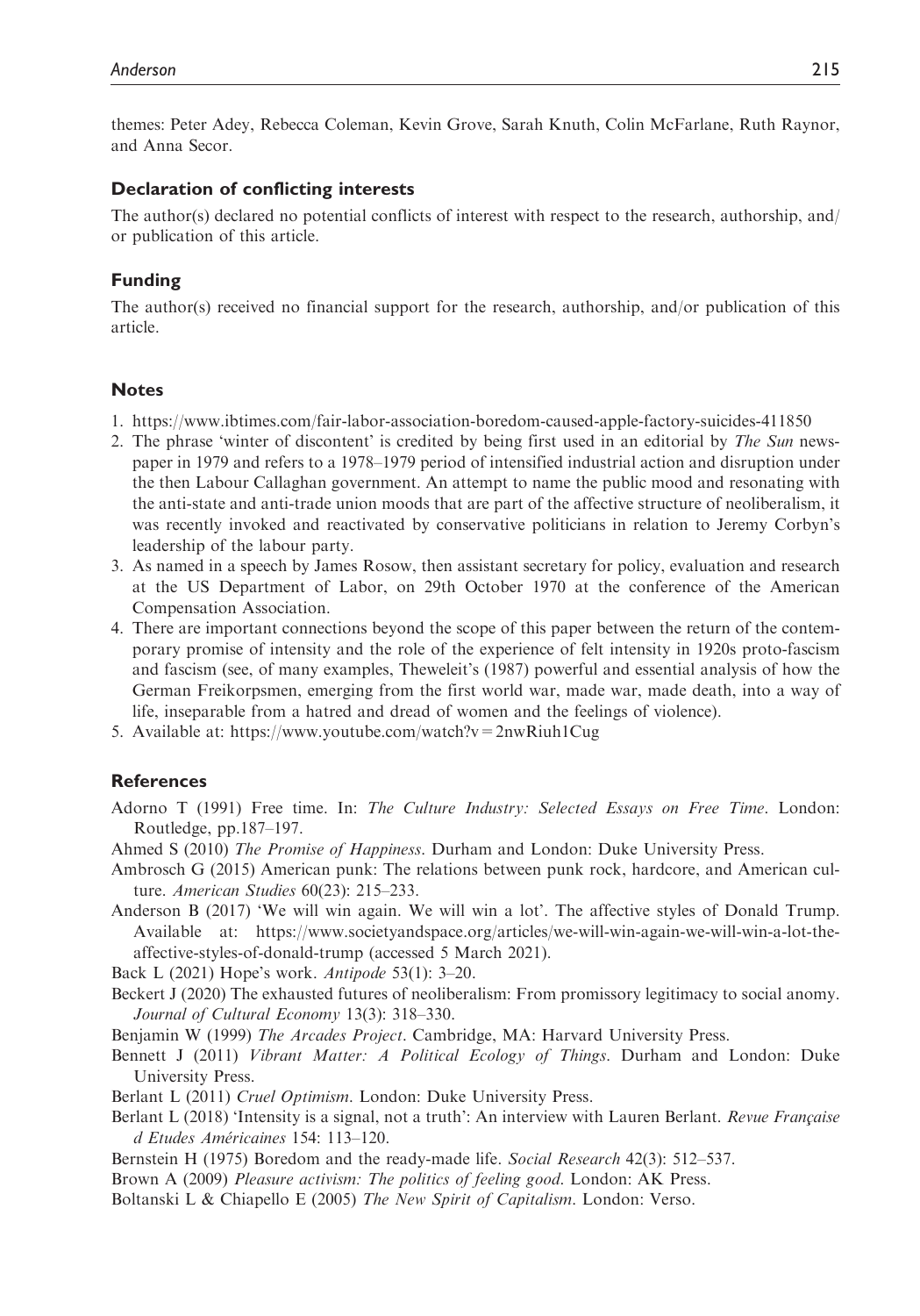Chabot P (2019) Global Burnout. London: Bloomsbury.

- Coleman R (2020) The presents of the present: Mindfulness, time and structures of feeling. Distinktion: Journal of Social Theory, online early, 1–18.
- Corrigan P (1979) Schooling the Smash Street Kids. London: Macmillan.
- Cvetkovich A (2012) Depression: A Public Feeling. London: Duke University Press.
- Dardot P and Laval C (2013) The New Way of the World: On Neo-Liberal Society. London: Verso.
- Davis O (2020) Neoliberal capitalism's bureaucracies of governance. New Formations 100–101: 60–76.
- Feher M (2009) Self-appreciation; or, the aspirations of human capital. Public Culture 21(1): 21–41.
- Felski R (2015) The limits of critique. Chicago: The University of Chicago Press.
- Fisher M (2011) Capitalist Realism. Winchester: Zero Books.
- Fisher M (2018) K-Punk: The Collected and Unpublished Writings of Mark Fisher (2004–2016). London: Repeater Books.
- Foucault M (2008) The Birth of Biopolitics Lectures at the Collège de France: 1978-1979. London: Palgrave Macmillan.
- Friedan B (1963) The Feminine Mystique. New York: W.W. Norton and Company.
- Gilbert J (2015) Disaffected consent: That post-democratic feeling. Soundings 60: 29–41.
- Gilbert J (2017) Why the time has come for Acid Corbynism. New Statesman, 24 October.
- Goldthorpe K, Lockwood D, Bechhofer F, et al. (1968) The Affluent Worker: Industrial Attitudes and Behaviour. Cambridge: Cambridge University Press.
- Goodstein E (2005) Experience Without Qualities: Boredom and Modernity. Stanford: Stanford University Press.
- Grossberg L (1992) We Gotta Get out of This Place: Popular Conservatism and Postmodern Culture. London: Routledge.
- Hall S (1988) The Hard Road to Renewal: Thatcherism and the Crisis of the Left. London: Verso.
- Hall S, Critcher C, Jefferson T, et al. (2013 [1978]) Policing the Crisis: Mugging, the State and Law and Order. London: Palgrave Macmillan.
- Hill AB (1975) Work variety and individual differences in occupational boredom. Journal of Applied Psychology 60(1): 128–131.
- Holm N (2020) Bright grey: The political dialectic of bureaucratic boredom. New Formations 100-101: 129–145.
- hooks b (1984) Feminist Theory from Margin to Center. London: Pluto.
- Independent Monitoring Board (2018) Annual report of the independent monitoring board at HMP Woodhill for reporting year 1st June 2017–31st May 2018. Available at: [https://s3-eu-west-2.ama](https://s3-eu-west-2.amazonaws.com/imb-prod-storage-1ocod6bqky0vo/uploads/2018/09/Woodhill-2017-2018.pdf) [zonaws.com/imb-prod-storage-1ocod6bqky0vo/uploads/2018/09/Woodhill-2017-2018.pdf](https://s3-eu-west-2.amazonaws.com/imb-prod-storage-1ocod6bqky0vo/uploads/2018/09/Woodhill-2017-2018.pdf) (accessed 10 July 2019).
- Plan C (2014) We are all very anxious. Available at: [https://www.weareplanc.org/blog/we-are-all-very](https://www.weareplanc.org/blog/we-are-all-very-anxious/)[anxious/](https://www.weareplanc.org/blog/we-are-all-very-anxious/) (accessed 10 February 2020).
- Katsiaficas G (1987) The Imagination of the New Left: A Global Analysis of 1968. New York: South End Press.
- Katz J (1998) Identification. In: Roth M and Katz J (eds) Difference/Indifference: Musings on Postmodernism, Marcel Duchamp and John Cage. Amsterdam: G & B Arts International, 49–67
- Kember S and Zylinska J (2012) Life After New Media: Mediation as a Vital Process. London: MIT Press.
- Kingwell M (2019) Wish I Were Here: Boredom and the Interface. Montreal: McGill-Queen's University Press.
- Kracauer S (1995 [1924]) Boredom. In: Thomas YL (ed) The Mass Ornament: Weimer Essays. Cambridge, MA: Harvard University Press, pp.331–334.
- Majumdar S (2013) Prose of the World: Modernism and the Banality of Empire. New York: Columbia University Press.
- Massumi B (2015) The Politics of Affect. London: Polity Press.
- Marcus G (1989) Lipstick Traces: A Secret History of the Twentieth Century. London: Faber and Faber.
- Neilson B and Rossiter N (2008) Precarity as a political concept, or, fordism as exception. *Theory*, Culture & Society 25(7–8): 51–72.